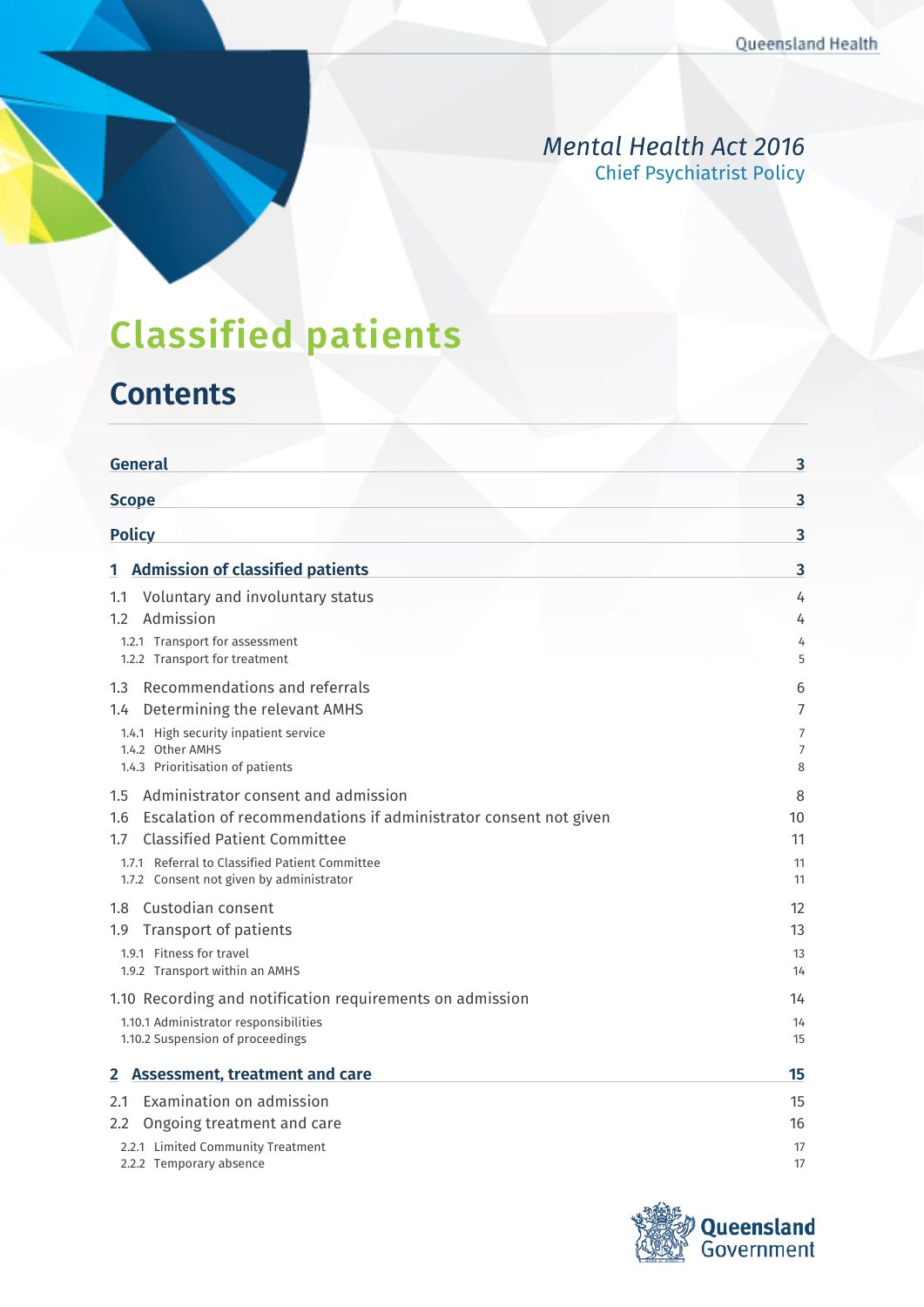| 3 Ending a classified admission                                    | 18 |
|--------------------------------------------------------------------|----|
| Return events<br>3.1                                               | 18 |
| 3.1.1 Notifications                                                | 19 |
| 3.1.2 Person subject to a Forensic Order                           | 20 |
| 3.1.3 Return to custody                                            | 20 |
| 3.2 Release events                                                 | 20 |
| <b>Definitions and abbreviations</b>                               |    |
| Attachment 1 - Key contacts                                        |    |
| Attachment 2 - Terms of reference for Classified Patient Committee |    |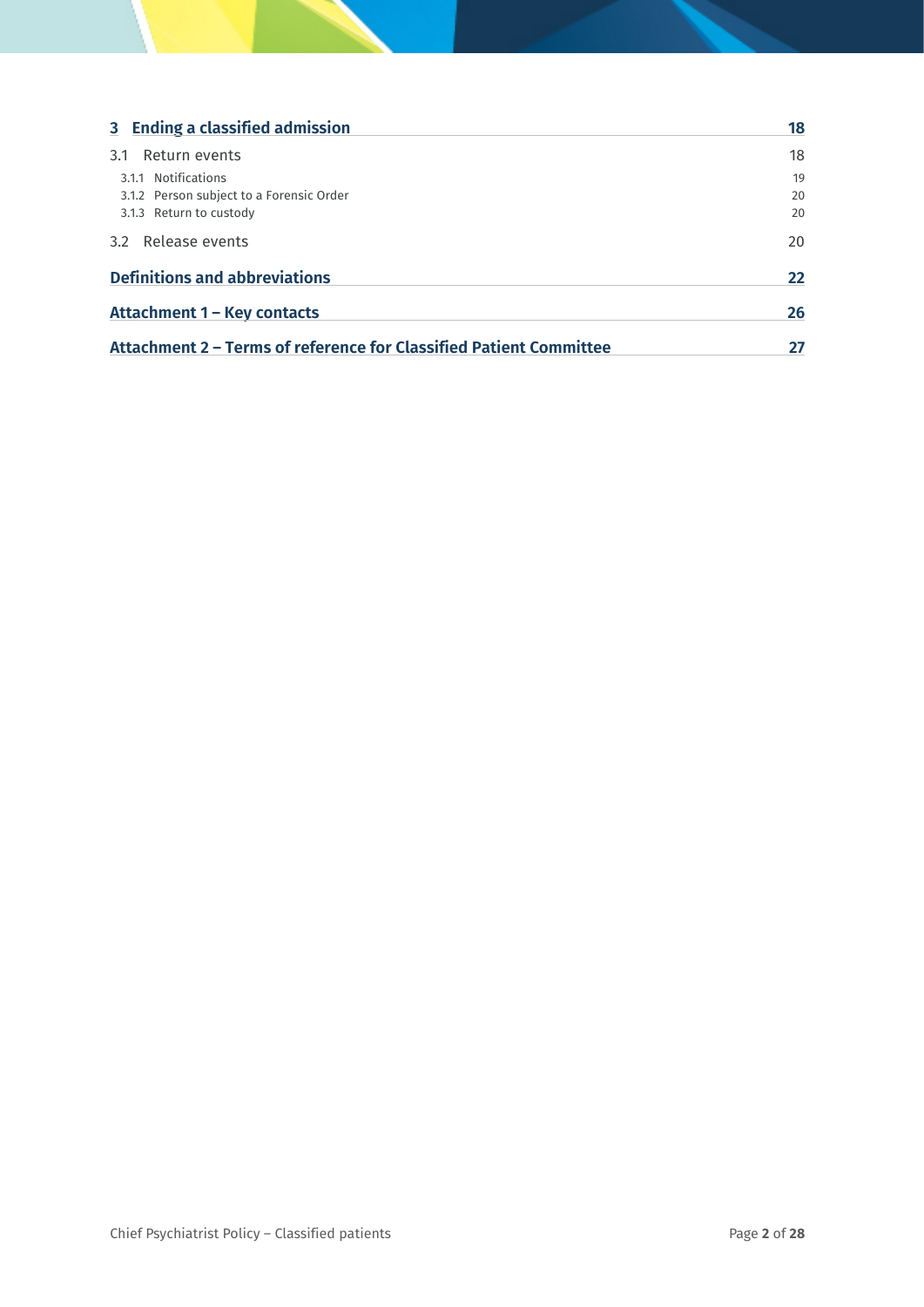## <span id="page-2-0"></span>**General**

The *[Mental Health Act 2016](https://www.legislation.qld.gov.au/view/html/inforce/current/act-2016-005)* (the Act) makes provision for a person to be transferred from a place of custody (e.g. prison or watch house) to an inpatient authorised mental health service (AMHS) for assessment or treatment of mental illness. The person is admitted as a classified patient.

A classified patient admission can only occur with:

- a [Recommendation for Assessment](https://www.health.qld.gov.au/?a=574012) or [Transfer Recommendation](https://www.health.qld.gov.au/__data/assets/pdf_file/0017/641051/PDF_Transfer-Recommendation-CP.pdf) made by a doctor or authorised mental health practitioner (AMHP), and
- consent from the relevant AMHS administrator, and
- consent from the relevant custodian.

Classified patient status ends when:

- the person ceases to be subject to a custodial order, or
- when a person subject to a custodial order no longer requires assessment or treatment in an inpatient AMHS and is returned to the relevant custodian's care.

## <span id="page-2-1"></span>**Scope**

This policy is mandatory for all AMHSs. An authorised doctor, AMHP, AMHS administrator, or other person performing a function or exercising a power under the Act must comply with this policy.

Clinicians should work collaboratively with and in partnership with patients to ensure their unique age-related, cultural and spiritual, gender-related, religious and communication needs are recognised, respected and followed to the greatest extent practicable. Clinicians should consider the timely involvement of appropriate local supports and provide treatment and care with a recovery-oriented focus.

This policy **must** be implemented in a way that is consistent with the objects and principles of the Act.

<span id="page-2-2"></span>This policy **must** be read in conjunction with the relevant provisions of the Act.

## **Policy**

# <span id="page-2-3"></span>**1 Admission of classified patients**

The Statewide Coordinator - Classified Patients monitors statewide classified patient referrals, admissions and returns to custody and supports identification of an appropriate inpatient AMHS for admission of classified patients.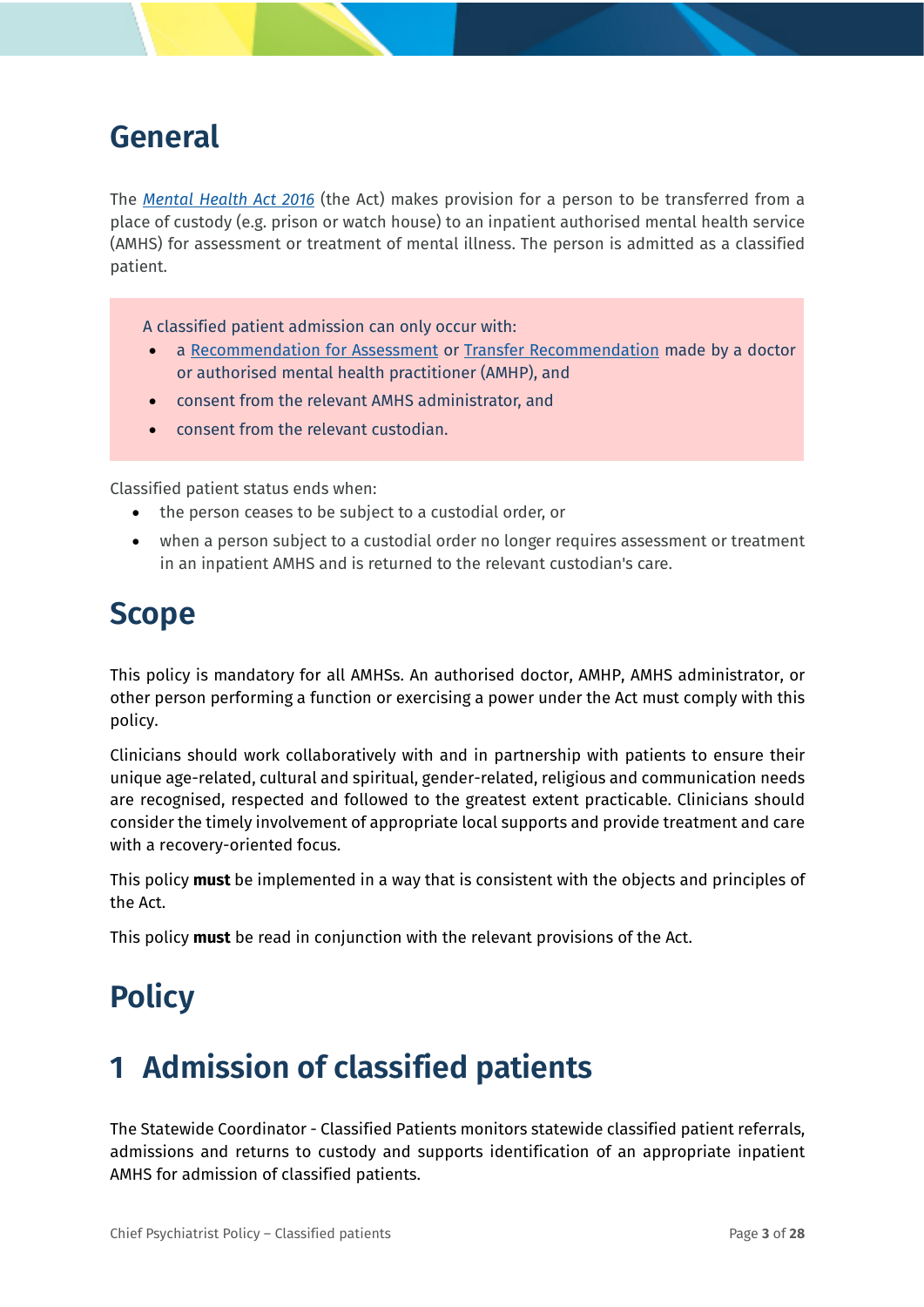The Statewide Coordinator should be notified at the earliest opportunity of the need to transport a person to an AMHS for admission as a classified patient.

> **Statewide Coordinator – Classified patients** 07 3837 5820 or [ClassifiedPatientsMHA2016@health.qld.gov.au](mailto:ClassifiedPatientsMHA2016@health.qld.gov.au)

## <span id="page-3-0"></span>1.1 Voluntary and involuntary status

A person may be transported to an AMHS and become a classified patient (involuntary) or classified patient (voluntary).

Classified patient (involuntary) status applies when:

- the person is subject to a recommendation for assessment, or
- the person is subject to an existing order or authority under the Act.

Classified patient (voluntary) status applies when:

- the person is consenting to treatment and care in an AMHS, and
- the person is not subject to an existing order or authority under the Act.

A classified patient (voluntary) may withdraw their consent at any time. In this instance, the person may be returned to the relevant custodian's care unless a Treatment Authority is made for the person (see section [3\)](#page-17-0).

## <span id="page-3-1"></span>1.2 Admission

A person can be admitted to an AMHS from custody as a classified patient under either a [Recommendation for Assessment](https://www.health.qld.gov.au/__data/assets/pdf_file/0019/574012/f_recommend_assess.pdf) or a [Transfer Recommendation.](https://www.health.qld.gov.au/__data/assets/pdf_file/0016/574000/f_cp_transfer.pdf)

### <span id="page-3-2"></span>1.2.1 Transport for assessment

A [Recommendation for Assessment](https://www.health.qld.gov.au/__data/assets/pdf_file/0019/574012/f_recommend_assess.pdf) may be made when a person in custody:

- requires admission to an AMHS for assessment, and
- is not subject to an existing order or authority under the Act, and
- is not able to consent to the transfer  $-$  i.e. transfer for assessment (involuntary).

#### An admission under this process **must** meet the following requirements:

- a [Recommendation for Assessment](https://www.health.qld.gov.au/__data/assets/pdf_file/0019/574012/f_recommend_assess.pdf) **must** be made by a doctor or AMHP who has examined the person in the preceding **seven (7) days**, and
- a[n Administrator Consent](https://www.health.qld.gov.au/__data/assets/pdf_file/0019/574012/f_recommend_assess.pdf) form **must** be signed by the administrator of the AMHS where the patient is to be admitted, and
- a [Custodian Consent](https://www.health.qld.gov.au/__data/assets/pdf_file/0020/574022/f_cp_custod_consent.pdf) form must be signed by the relevant custodian.

A [Recommendation for Assessment](https://www.health.qld.gov.au/__data/assets/pdf_file/0019/574012/f_recommend_assess.pdf) can only be made if the relevant requirements under Chapter 2 of the Act are met (see *Chief Psychiatrist Policy - Examinations and Assessment*).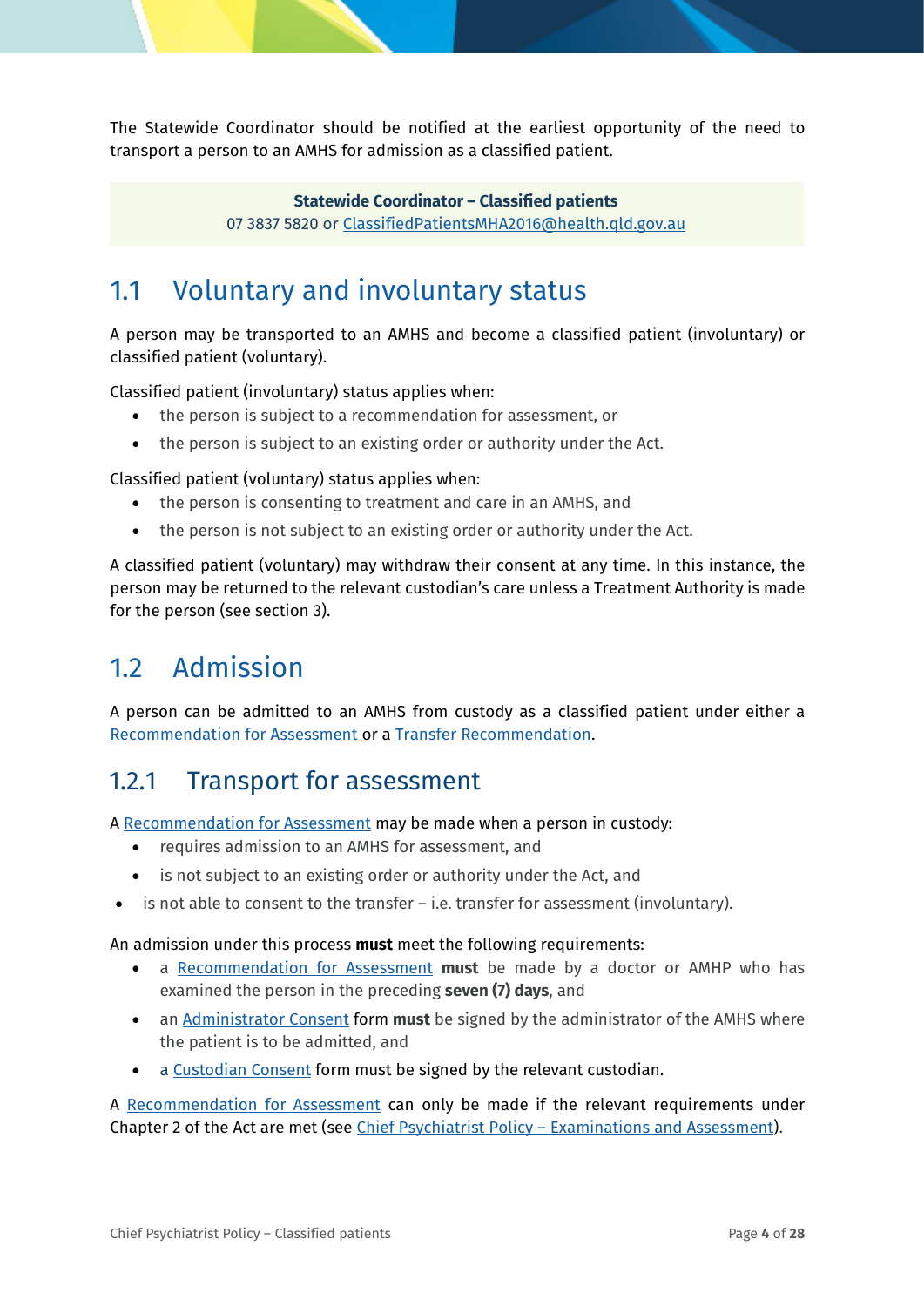## <span id="page-4-0"></span>1.2.2 Transport for treatment

#### A [Transfer Recommendation](https://www.health.qld.gov.au/__data/assets/pdf_file/0016/574000/f_cp_transfer.pdf) may be made when a person in custody:

- requires admission to an AMHS for treatment, and
- is consenting to treatment and care in an AMHS i.e. transfer for treatment (voluntary), or
- is already subject to an order or authority under the Act  $-$  i.e. transfer for treatment (involuntary).

#### An admission under this process must meet the following requirements:

- a [Transfer Recommendation](https://www.health.qld.gov.au/__data/assets/pdf_file/0016/574000/f_cp_transfer.pdf) **must** be made by a doctor or AMHP who has examined the person in the preceding **seven (7) days**, and
- a[n Administrator Consent](https://www.health.qld.gov.au/__data/assets/pdf_file/0019/574012/f_recommend_assess.pdf) form **must** be signed by the administrator of the AMHS where the patient is to be admitted, and
- a [Custodian Consent](https://www.health.qld.gov.au/__data/assets/pdf_file/0020/574022/f_cp_custod_consent.pdf) form must be signed by the relevant custodian.

A [Transfer Recommendation](https://healthqld.sharepoint.com/teams/DoH-CED-OCP/Core%20Functions/Chief%20Psychiatrist%20Policy%20%E2%80%93%20Examinations%20and%20Assessment) can only be made if the doctor or AMHP is satisfied it is clinically appropriate for the person to receive treatment and care for mental illness at an AMHS.

#### 1.2.2.1 Extension of admission for persons under a Judicial Order

The Act allows a person already admitted to an AMHS under an Examination Order (made by a magistrate) or Court Examination Order (made by a court) to remain as a classified patient where the transport for treatment requirements are met. See also Chief Psychiatrist Policy -[Judicial Orders.](https://www.health.qld.gov.au/__data/assets/pdf_file/0031/636844/cpp_judicial_orders.pdf)

In these cases, the Statewide Coordinator – Classified Patients should be notified at the earliest opportunity of the patient's status as a classified patient.

#### **Statewide Coordinator – Classified patients** 07 3837 5820 or [ClassifiedPatientsMHA2016@health.qld.gov.au](mailto:ClassifiedPatientsMHA2016@health.qld.gov.au)

An authorised doctor who examines the person under an Examination Order may make a Treatment Authority for the person.

#### 1.2.2.2 Admission of persons subject to a Forensic Order (Disability)

Persons in custody subject to a Forensic Order (disability) may be admitted to an AMHS under any of the above mentioned classified patient provisions if they require assessment or treatment and care for a mental illness.

A person subject to a Forensic Order (disability) cannot be admitted as a classified patient for the sole purpose of being provided care for their intellectual or cognitive disability.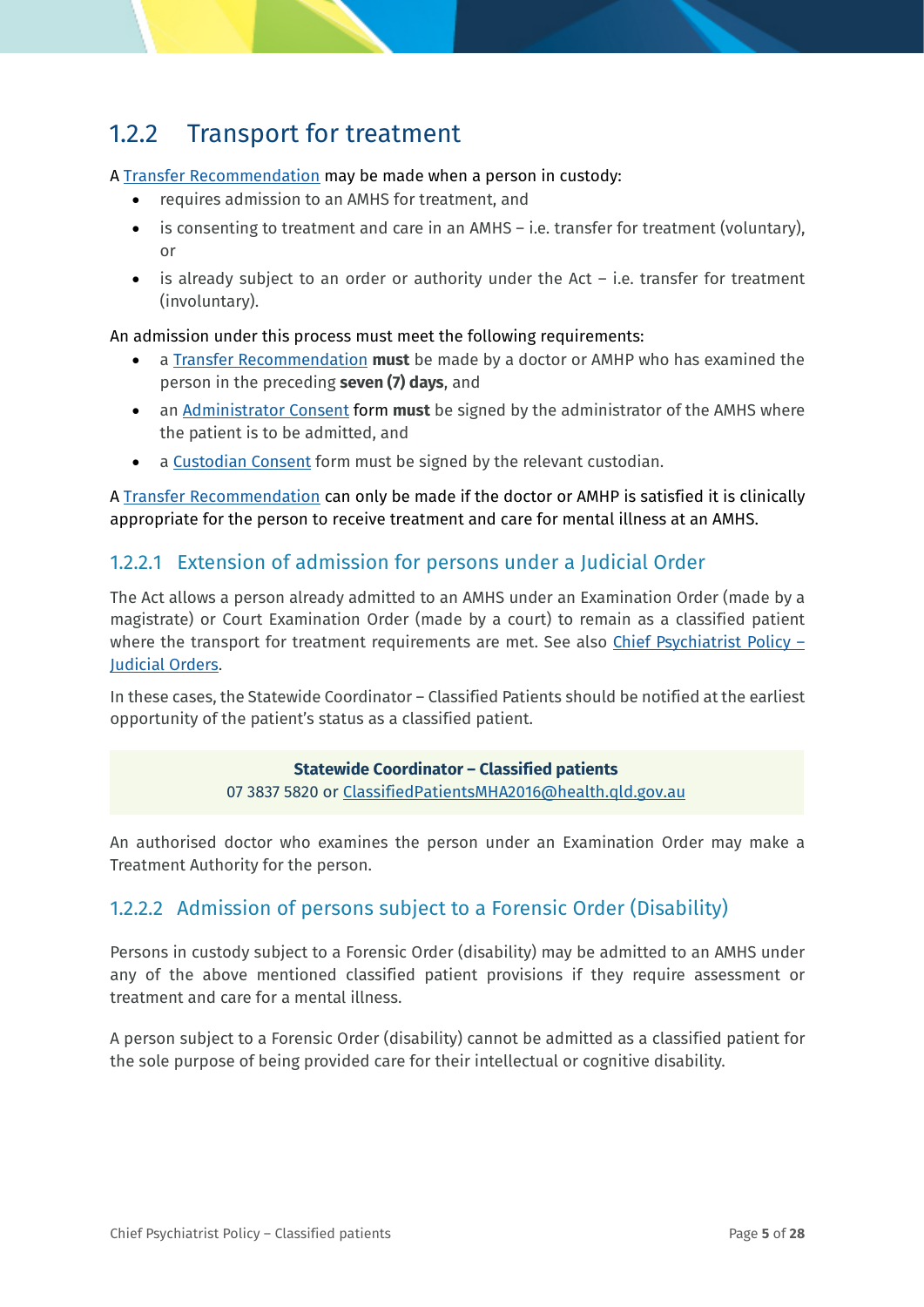## <span id="page-5-0"></span>1.3 Recommendations and referrals

All recommendations (Recommendations for Assessment and Transfer Recommendations) must be completed electronically in CIMHA or, if this is not practicable, completed in hard copy and uploaded to CIMHA.

A record of the examination **must** be recorded in a Classified Patient Initiation Activity clinical note in CIMHA including any collateral material not already recorded in CIMHA.

The doctor or AMHP **must** tell the person and their support person/s of their decision to make the recommendation and explain the effect of the decision.

Information does not need to be provided to a support person if the doctor or AMHP considers that one of the following exceptions to informing the support person/s applies:

- the patient requests, at a time when they have capacity, that the communication not take place, or
- the person is not readily available or willing for the communication to take place (e.g. the person is unable to be contacted after numerous attempts), or
- the communication with the person is likely to be detrimental to the patient's health and wellbeing (e.g. the person has previously disrupted the patient's treatment and care resulting in deterioration of the patient's condition).

A copy of the recommendation **must** be provided on request of the person, their appointed nominated support person/s, or appointed guardian or attorney.

**Note**: A copy is not required to be provided to the person if the doctor or AMHP believes that this may adversely affect the person's health and wellbeing.

The doctor or AMHP **must** record the information provided, or the reasons for not providing the information, in a Classified Patient Initiation Activity clinical note in CIMHA.

When a recommendation is made it **must** be sent via email or CIMHA to the relevant AMHS, as determined under section [1.10](#page-13-1) of this document.

The recommendation **must** be sent under a covering referral letter and include any supporting collateral material. This will provide a more detailed picture of a person's circumstances for the relevant AMHS to consider.

All recommendations and collateral material **must** also be emailed to the Statewide Coordinator – Classified Patients.

> **Statewide Coordinator – Classified patients** 07 3837 5820 or [ClassifiedPatientsMHA2016@health.qld.gov.au](mailto:ClassifiedPatientsMHA2016@health.qld.gov.au)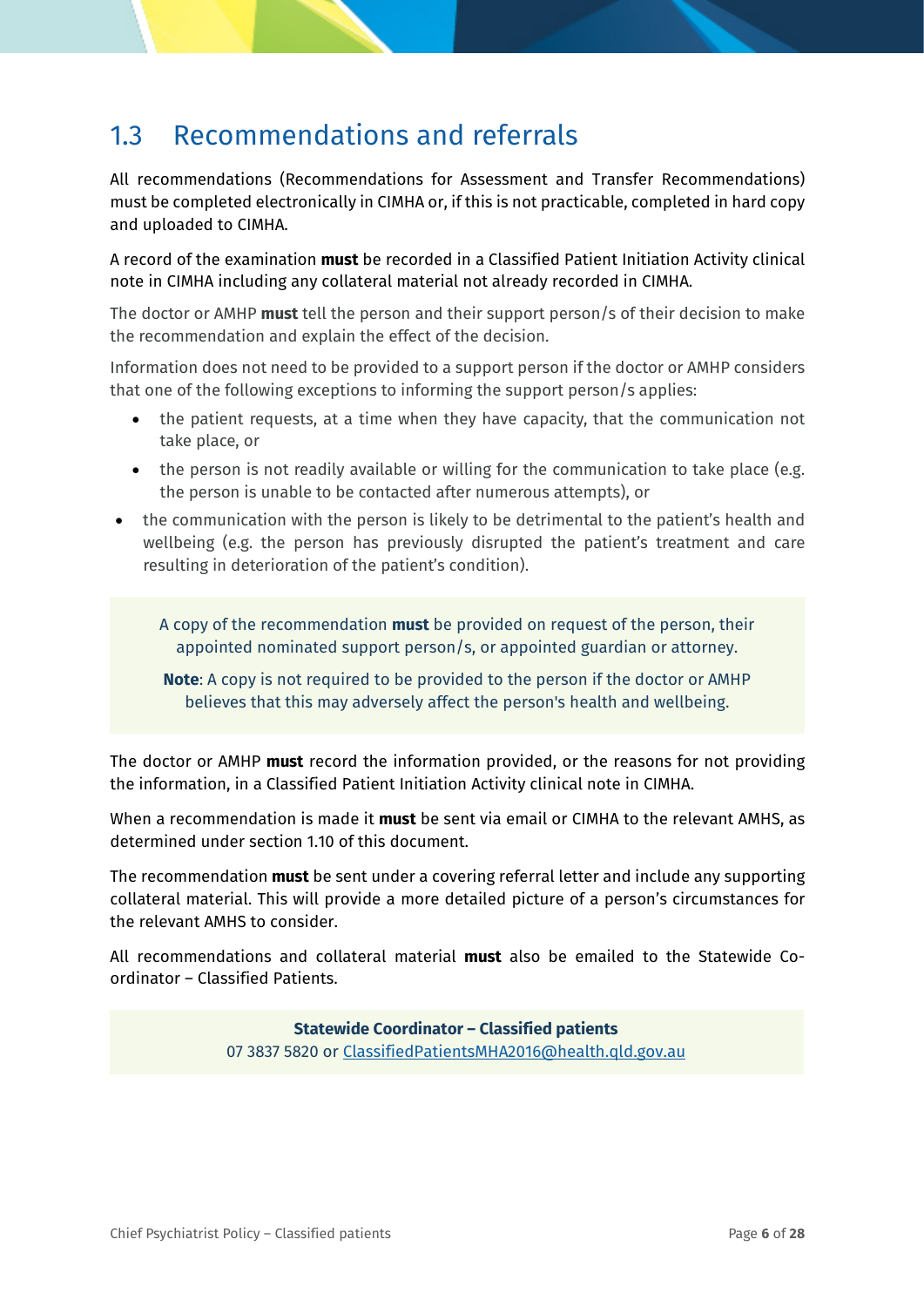## <span id="page-6-0"></span>1.4 Determining the relevant AMHS

## <span id="page-6-1"></span>1.4.1 High security inpatient service

Admission to the high security inpatient service (HSIS) may be required due to:

- the nature of the offence/s
- the patient's criminal history
- the patient's treatment, care and security requirements
- risk profile and issues, and
- community safety.

If the person is a minor, prior approval **must** be provided by the Chief Psychiatrist before admission to the HSIS can occur (see section [1.7.2.1\)](#page-11-1).

### <span id="page-6-2"></span>1.4.2 Other AMHS

### **Key points**

If the person does not require admission to the HSIS and is fit to travel (see sectio[n 1.9.1\)](#page-12-1), the referral must be made to the AMHS:

- that is responsible for the person's Treatment Authority, Forensic Order (mental health) or Treatment Support Order, or
- where the person has an open service episode (other than a service episode initiated by the Prison Mental Health Service or Court Liaison Service), or
- in the locality the person resided, or the person's last known residential address prior to arrest, or
- where the person has recent or strong treatment links.

If none of the above criteria apply or the person is homeless, other considerations need to be taken into account, such as:

- location of the court where the person was processed, and
- location of key supports in the community, and
- geographical distance to a proposed service, and
- the person's fitness for travel, and
- the person's intended address upon release.

Where there is no preferred AMHS based on the above criteria, admission should be negotiated with the nearest appropriate AMHS. The Statewide Coordinator - Classified Patients should be contacted if assistance is required to identify a relevant AMHS.

> **Statewide Coordinator – Classified patients** 07 3837 5820 or [ClassifiedPatientsMHA2016@health.qld.gov.au](mailto:ClassifiedPatientsMHA2016@health.qld.gov.au)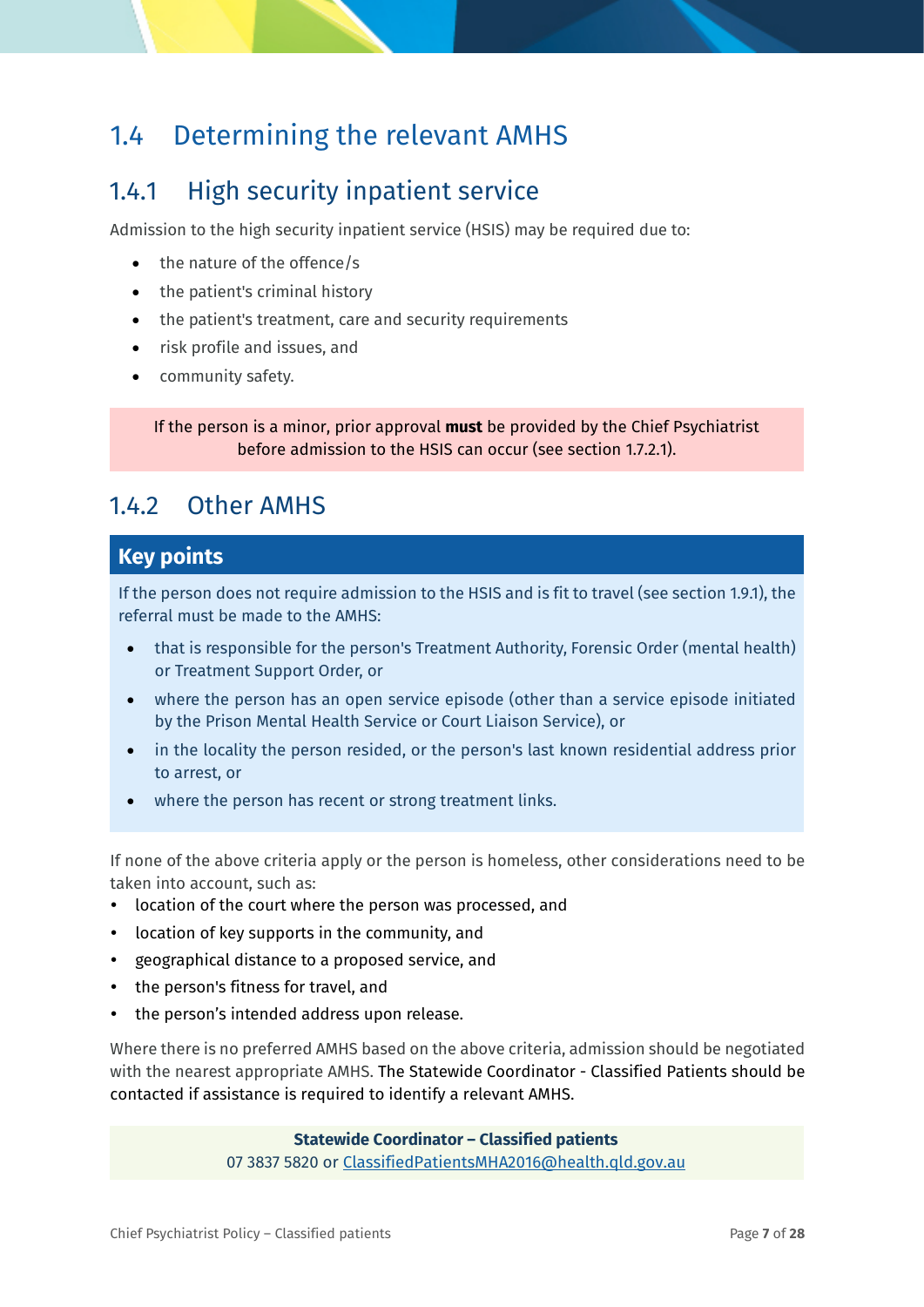## <span id="page-7-0"></span>1.4.3 Prioritisation of patients

A referring service which has made multiple recommendations to a relevant AMHS **must** advise the relevant AMHS the order of priority of patients.

- The referring service **must** regularly update the relevant AMHS and the Statewide Coordinator – Classified Patients if the order of priority changes.
- Referrals can be sent from a number of different services and those services can only provide priority information for the patients under their care.
- The relevant AMHS **must** take information from all referral services into consideration when determining the patients for whom administrator consent is to be made.

## <span id="page-7-1"></span>1.5 Administrator consent and admission

To obtain administrator consent, the referring service **must** provide the administrator of the relevant AMHS with a copy of the recommendation, referral letter and any collateral material via CIMHA. The referral letter or email **must** be attached to a *Classified Patient Initiation Activity clinical note* in CIMHA.

#### **Key points**

An administrator may consent to the person's admission as a classified patient if satisfied that:

- the AMHS has capacity to provide the assessment or treatment and care for the person's mental illness, and
- for an AMHS other than the HSIS the person's admission would not pose an unreasonable risk to the safety of the person or others having regard to:
	- o the person's mental state and psychiatric history,
	- o the person's treatment and care needs, and
	- o the security requirements of the person.

The administrator's consent must be provided on the [Administrator Consent](https://www.health.qld.gov.au/__data/assets/pdf_file/0025/574009/f_cp_admin_consent.pdf) form.

#### The administrator of the AMHS **must** respond to the referring service within **seventytwo (72) hours** of receiving the documentation.

All correspondence through and between the referring service and the relevant AMHS, including identified pathways or challenges, **must** be copied to the Statewide Coordinator – Classified patients to determine if a Classified Patient Committee (CPC) should be convened to assist with placement of the patient (see section [1.7\)](#page-10-0).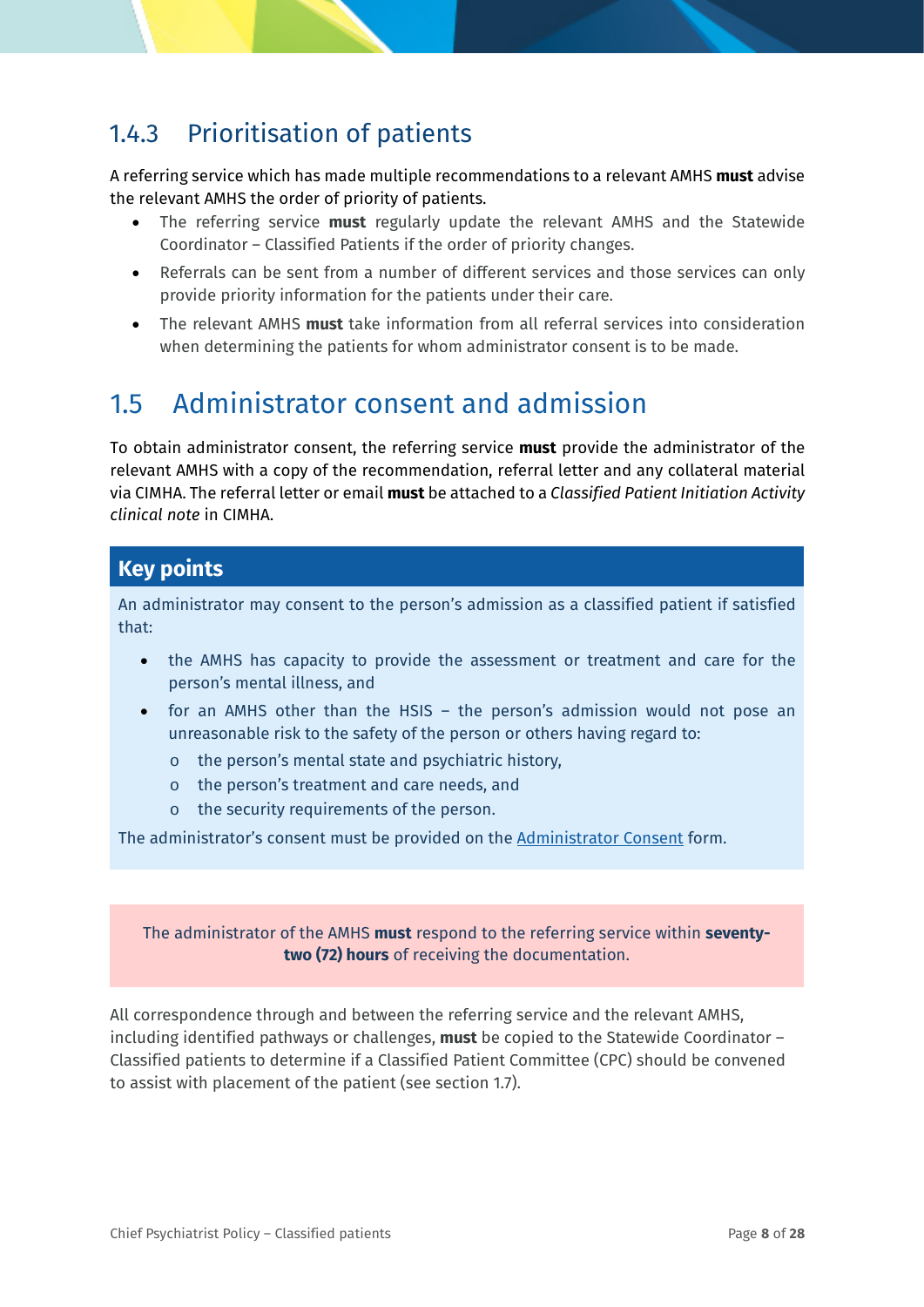The following options apply for providing a response to a referring service:

- **If a bed is available**, the [Administrator Consent](https://www.health.qld.gov.au/__data/assets/pdf_file/0025/574009/f_cp_admin_consent.pdf) form is signed, and arrangements made for the person's transport to the AMHS.
	- o The administrator **must** send a copy of the signed [Administrator Consent](https://www.health.qld.gov.au/__data/assets/pdf_file/0025/574009/f_cp_admin_consent.pdf) via CIMHA to the:
		- **referring service, and**
		- Statewide Coordinator Classified Patients, and
		- make a follow-up phone call to confirm receipt of the Administrator Consent.
- **If a bed is not currently available**, the administrator **must** advise on the expected timeframe for when a bed will be available. Clinical considerations are to be discussed between the referring service and the AMHS with regard to the timeframe and the suitability of that timeframe given the patient's treatment and care needs.
- **If a bed will not be available within seventy-two (72) hours** of receiving the documentation and it is not clinically appropriate for the person to wait for a bed to become available, the administrator **must** outline the efforts made to contact other relevant AMHSs to find a bed. The referring service may offer assistance in this regard.
	- o The administrator must keep the referring service informed as negotiations proceed.

The administrator is responsible for determining whether another relevant AMHS could accept the admission. This determination **must** be made with consideration to section [1.4.](#page-6-0)

During the time of reply from the AMHS, the referring service must keep the AMHS and Statewide Coordinator up to date with any clinical change to the patient's status and provide further collateral material as it comes to hand.

If an admission is delayed due to unforeseen circumstances (e.g. due to transport delays), the administrator's consent remains in place until the transfer can take place.

#### **A current recommendation is required for an admission to occur.**

If an alternative AMHS can accept the transfer within **seventy-two (72) hours**, the administrator of the alternative AMHS must:

- send a copy of the signe[d Administrator Consent](https://www.health.qld.gov.au/__data/assets/pdf_file/0025/574009/f_cp_admin_consent.pdf) via CIMHA to the:
	- o administrator of the relevant AMHS who originally received the referral, and
	- o referring service, and
	- o Statewide Coordinator Classified Patients, and
- make a follow-up phone call to confirm receipt of the Administrator Consent.

If, **seventy-two (72) hours** after the documentation has been received, there is not an identified pathway that meets the person's clinical and risk management needs, the Statewide Coordinator – Classified Patients **must** be notified.

#### **Statewide Coordinator – Classified patients**

07 3837 5820 or [ClassifiedPatientsMHA2016@health.qld.gov.au](mailto:ClassifiedPatientsMHA2016@health.qld.gov.au)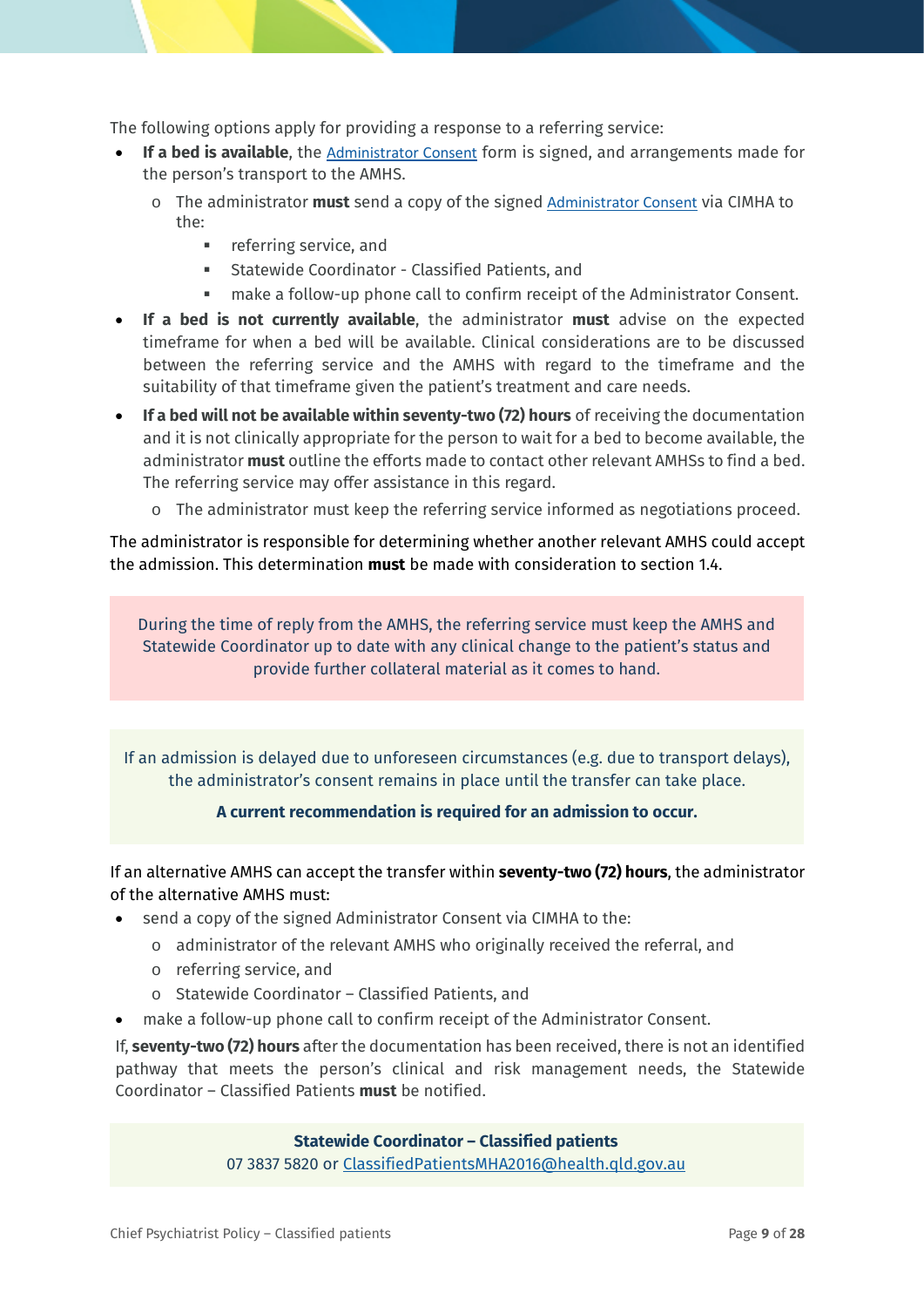The Chief Psychiatrist will be automatically notified via CIMHA if the person is not transported at the end of **seventy-two (72) hours** of the Recommendation being made.

The Statewide Coordinator – Classified Patients meets regularly with the Chief Psychiatrist to consider matters that may require a CPC to be convened (see section 1.7).

## <span id="page-9-0"></span>1.6 Escalation of recommendations if administrator consent not given

If a suitable arrangement for the person's admission cannot be determined or if concern or dispute arises between the referring service and the inpatient service, the matter is to be escalated without delay to the:

- clinical director Court Liaison Services, or
- clinical director of a Prison Mental Health Service, and
- clinical director of the inpatient service receiving the patient.

If the matter cannot be resolved between clinical directors (or relevant counterparts), the matter may then be escalated to the Statewide Coordinator – Classified Patients. Where necessary, the Statewide Coordinator – Classified Patients may convene a meeting of the CPC with the relevant parties (see [1.7.1\)](#page-10-1).

> **Statewide Coordinator – Classified patients** 07 3837 5820 or [ClassifiedPatientsMHA2016@health.qld.gov.au](mailto:ClassifiedPatientsMHA2016@health.qld.gov.au)

The Chief Psychiatrist will be automatically notified via CIMHA if the person is not transported at the end of **seventy-two (72) hours** of a Recommendation being made.

The Statewide Coordinator – Classified Patients meets regularly with the Chief Psychiatrist to consider matters that may require a CPC to be convened (see section 1.7).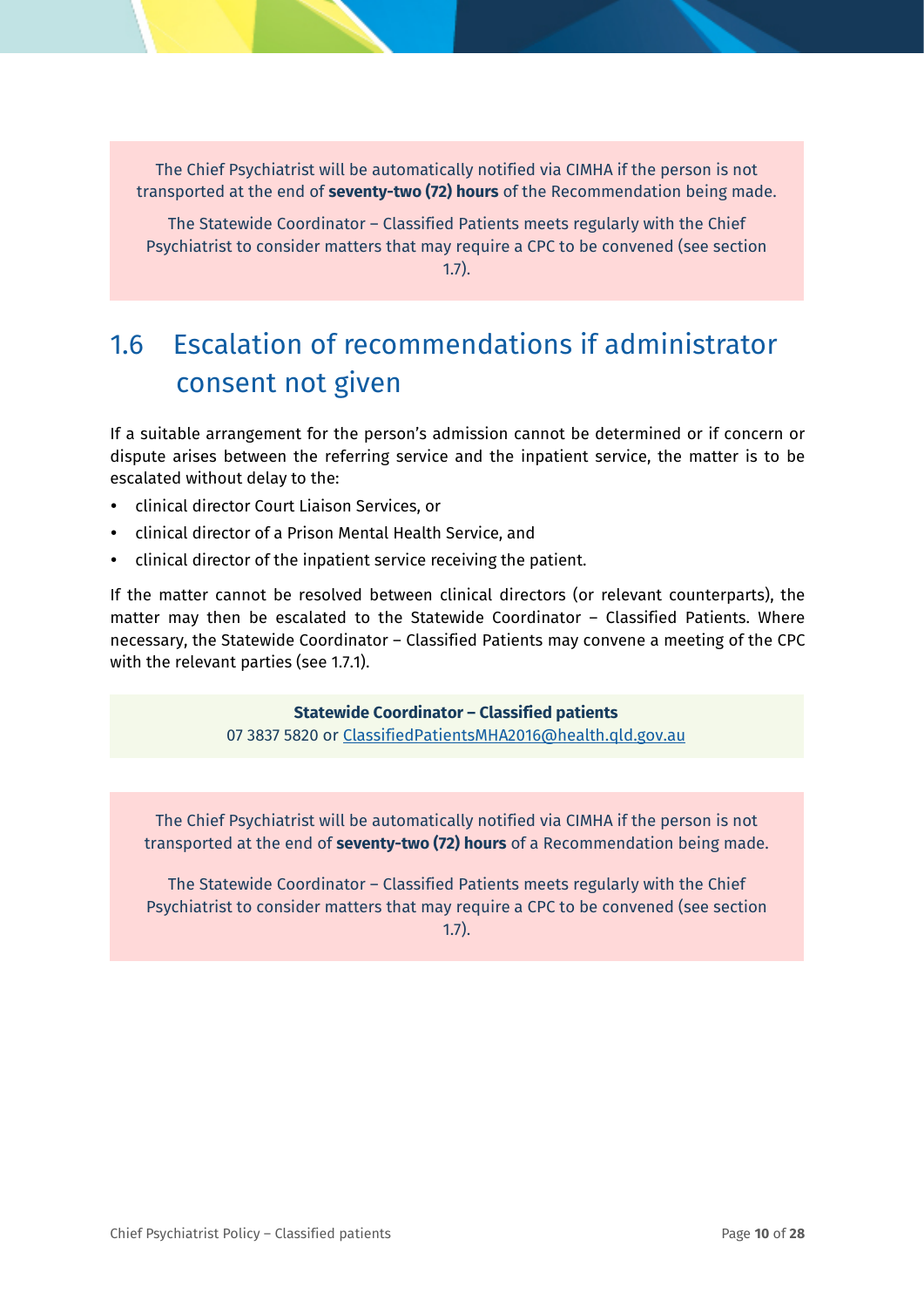## <span id="page-10-0"></span>1.7 Classified Patient Committee

The purpose and structure of the CPC is described in Attachment 2 – [Terms of reference for](#page-25-1)  [Classified Patient](#page-25-1) Committee.

#### **Key points**

A referral may be made to the CPC if:

- after **seventy-two (72) hours** there is not an identified pathway that meets the person's clinical and risk management needs in accordance with section [1.5](#page-7-1) of this policy, or
- escalation of the recommendation is required where administrator consent has not been given (see section 1.6), or
- there is an issue or concern with a return of a patient to custody, and after the escalation pathway has been followed (see section [3.1.3\)](#page-19-1) the issue or concern is not resolved.

### <span id="page-10-1"></span>1.7.1 Referral to Classified Patient Committee

Where an issue or concern regarding a classified patient cannot has not been resolved via the escalation pathway at section [1.6](#page-9-0) of this policy, referral to the CPC **may** occur.

Referral to the CPC can be made by:

- a staff member of the referring service,
- the relevant AMHS,
- another AMHS involved in the negotiation of admission of a person,
- the Statewide Coordinator Classified Patients,
- the Prison Mental Health Service, Court Liaison Service, or Director Queensland Forensic Mental Health Service, or
- the Chief Psychiatrist.

Referrals **are to be made via** the Statewide Coordinator - Classified Patients who will consider options for convening an out of session CPC in consultation with the Chief Psychiatrist. Chief Psychiatrist consent

### <span id="page-10-2"></span>1.7.2 Consent not given by administrator

If administrator consent cannot be obtained, the Chief Psychiatrist may provide consent for a classified patient to be transported to an inpatient unit of an AMHS. The Chief Psychiatrist's consent has the same effect as the administrator's consent.

Prior to making this decision, the Chief Psychiatrist will contact the administrator of the relevant AMHS where the person is proposed to be admitted to discuss the admission.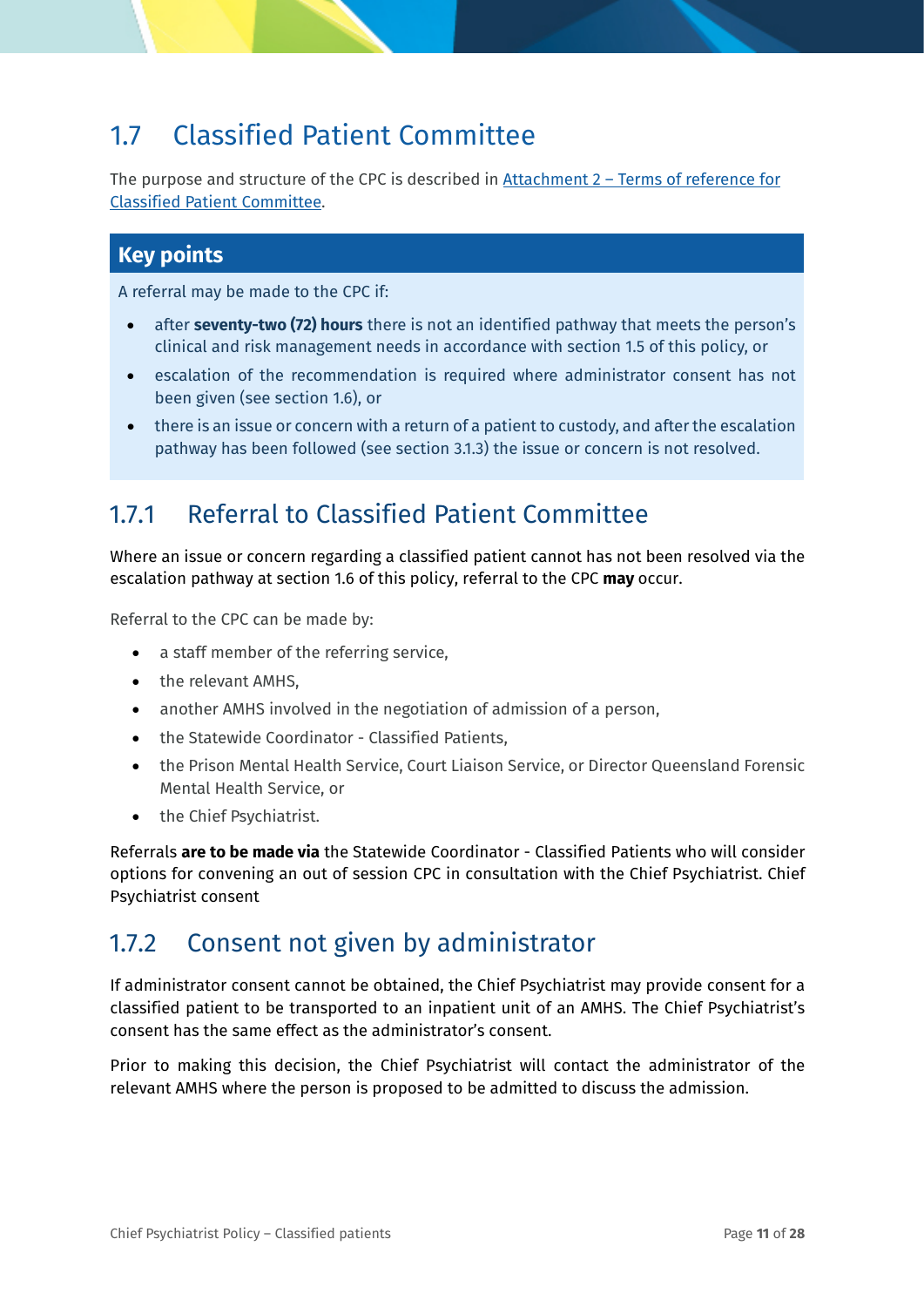#### **Key points**

If the Chief Psychiatrist consents to the admission, a signed [Administrator Consent](https://www.health.qld.gov.au/__data/assets/pdf_file/0025/574009/f_cp_admin_consent.pdf) will be sent via CIMHA to:

- the administrator of the AMHS where the person is being admitted
- the referring service, and
- the Statewide Coordinator Classified Patients.

#### <span id="page-11-1"></span>1.7.2.1 Minors

The processes outlined above apply for minors (persons under 18) in the same way as for adults unless the person is to be admitted to the HSIS.

Prior to a minor's admission as a classified patient to the HSIS, the administrator **must** seek written approval from the Chief Psychiatrist. The Chief Psychiatrist's approval is given on the [Administrator Consent](https://www.health.qld.gov.au/__data/assets/pdf_file/0025/574009/f_cp_admin_consent.pdf) form.

Following Chief Psychiatrist approval, the administrator of the HSIS may provide consent to the admission via the [Administrator Consent](https://www.health.qld.gov.au/__data/assets/pdf_file/0025/574009/f_cp_admin_consent.pdf) form.

See the Chief Psychiatrist Policy – [Treatment and Care of Minors](https://www.health.qld.gov.au/__data/assets/pdf_file/0028/638209/cpp_child_youth.pdf) for further information on the reporting requirements on admission of a minor to HSIS.

## <span id="page-11-0"></span>1.8 Custodian consent

### **Key points**

All classified patient admissions require the consent of the person's custodian prior to their admission.

A custodian **must** give consent unless satisfied that the person's assessment or treatment and care at the AMHS would pose an unreasonable risk to the safety of the person, or others, having regard to the security requirements of the person.

The custodian's consent **must** be provided on the [Custodian Consent](https://www.health.qld.gov.au/__data/assets/pdf_file/0020/574022/f_cp_custod_consent.pdf) form.

The referring service is responsible for contacting the relevant custodian to seek completion of the [Custodian Consent](https://www.health.qld.gov.au/__data/assets/pdf_file/0020/574022/f_cp_custod_consent.pdf) form. If assistance is required to identify the appropriate custodian, the Statewide Coordinator - Classified Patients may be contacted.

#### **Statewide Coordinator – Classified patients**

07 3837 5820 or [ClassifiedPatientsMHA2016@health.qld.gov.au](mailto:ClassifiedPatientsMHA2016@health.qld.gov.au)

The [Custodian Consent](https://www.health.qld.gov.au/__data/assets/pdf_file/0020/574022/f_cp_custod_consent.pdf) **must** be uploaded on CIMHA as soon as practicable after receipt of the form.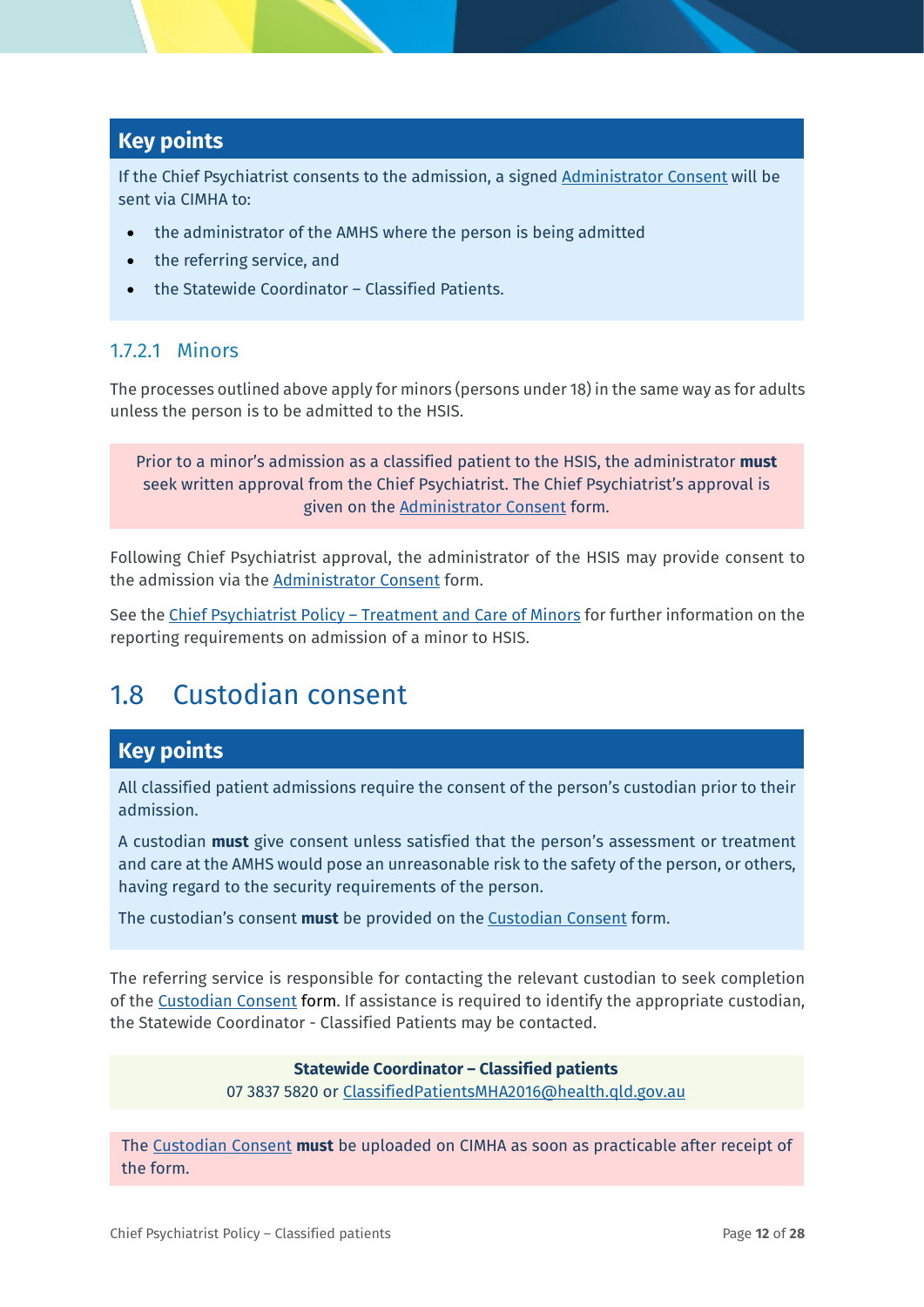## <span id="page-12-0"></span>1.9 Transport of patients

The custodian is responsible for organising the transportation of the person from the custodial setting to an AMHS.

The referring service **must** advise the custodian about any clinical issues that need to be considered for the person's transportation.

For transporting a classified patient, correctional officers and youth detention officers are authorised persons under the Act.

The [Queensland Interagency Agreement for the safe transport of people accessing mental](https://www.health.qld.gov.au/__data/assets/pdf_file/0023/444902/mh-pat-trans-aggr-jul-14.pdf)  [health assessment, treatment and care](https://www.health.qld.gov.au/__data/assets/pdf_file/0023/444902/mh-pat-trans-aggr-jul-14.pdf) (Queensland Health, Queensland Ambulance Service and Queensland Police) Section 14 Transfers for patients in custody sets out the roles and responsibilities of the agencies involved in transport and the agreed processes for working together.

### <span id="page-12-1"></span>1.9.1 Fitness for travel

Patient safety is a priority in the transfer of patients. Clinical consideration should be given to the mode of transport used to transfer a person from a custodial facility to an AMHS or between AMHSs.

The [Queensland Interagency Agreement for the safe transport of people accessing mental](https://www.health.qld.gov.au/__data/assets/pdf_file/0023/444902/mh-pat-trans-aggr-jul-14.pdf)  [health assessment, treatment and care](https://www.health.qld.gov.au/__data/assets/pdf_file/0023/444902/mh-pat-trans-aggr-jul-14.pdf) (Queensland Health, Queensland Ambulance Service and Queensland Police), suggests that as a general rule, air travel should be considered for journeys that would take more than **two (2) hours** (one way) by road.

If it is not considered appropriate for a patient to travel by air, and road transport over **two (2) hours** is required, admission to the closest AMHS should be considered as the first option.

• It is recognised that Queensland Corrective Services or Queensland Police Service are responsible for the decision on how a patient should travel. The consideration of air travel can only be a recommendation to these services.

If the referring service determines that the person is not fit to travel, referral is to be made to the closest or, if in South East Queensland, the next closest AMHS to the custodial setting. This is to ensure patient safety and quality of care in the first instance.

Once stabilised and fit for travel, patients may be transferred to another AMHS in accordance with the criteria outlined in section [1.9.](#page-12-0)

As required, the Statewide Coordinator – Classified Patients may be consulted with to identify alternate pathways to admission.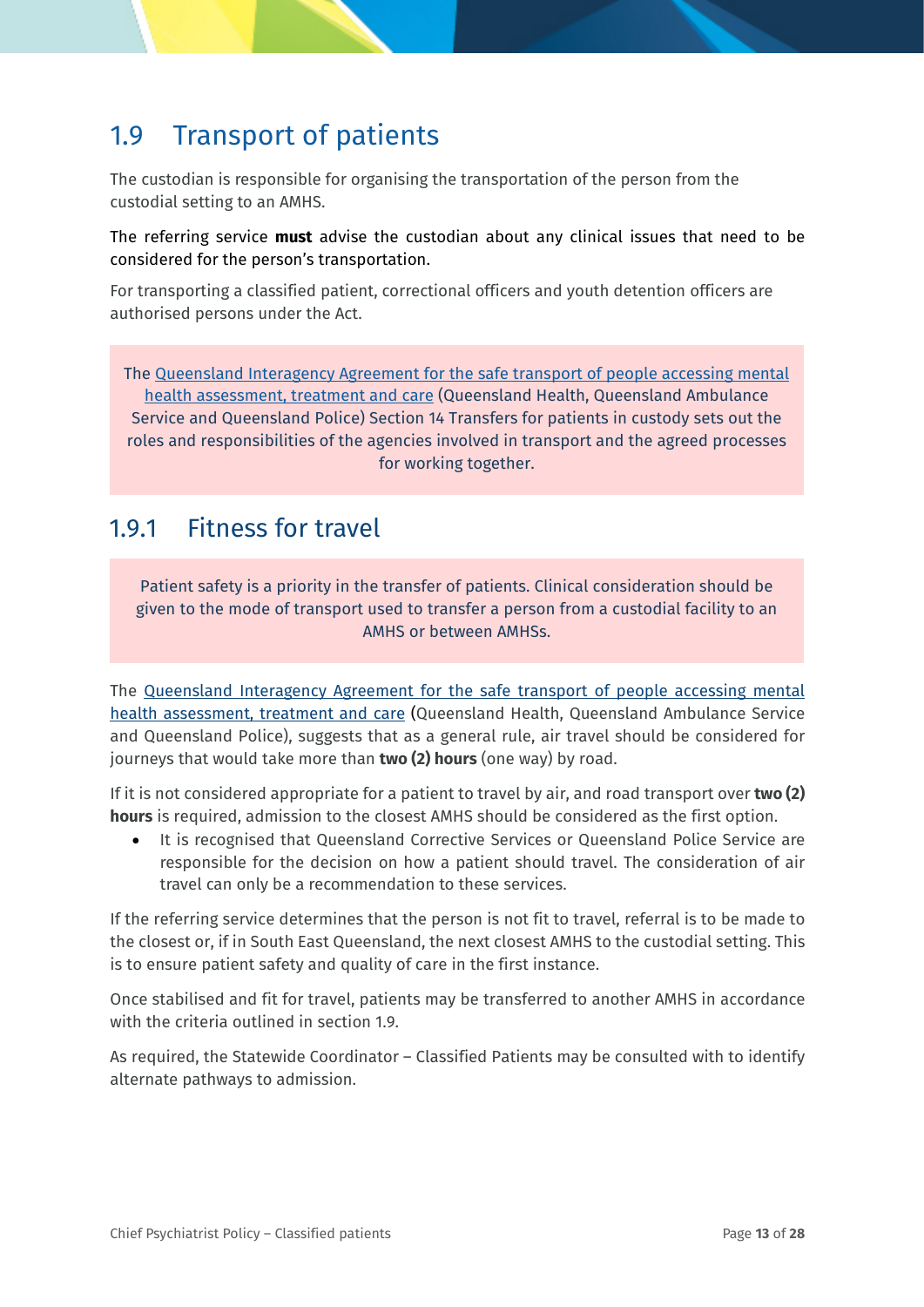### <span id="page-13-0"></span>1.9.2 Transport within an AMHS

A classified patient (involuntary) or classified patient (voluntary) may be transported within an AMHS with the approval of the AMHS administrator or health practitioner.

Limited Community Treatment (LCT) is not required for the transport of a classified patient within an AMHS.

The administrator or health practitioner may also approve another person (e.g. consumer support worker) to transport the patient from one place to another in an AMHS.

Transport within a service may occur, for example:

- from one inpatient facility in the AMHS to another, or
- from a community facility in the AMHS to an inpatient facility, or
- from an inpatient facility in the AMHS to another place for examination or diagnostic test.

## <span id="page-13-1"></span>1.10 Recording and notification requirements on admission

### <span id="page-13-2"></span>1.10.1 Administrator responsibilities

#### **Key points**

As soon as practicable after a classified admission, the administrator must notify the Chief Psychiatrist by sending a copy of the [Custodian Consent.](https://www.health.qld.gov.au/__data/assets/pdf_file/0020/574022/f_cp_custod_consent.pdf)

• If the patient is a minor and has been admitted to a HSIS, the administrator must also provide a copy of the Custodian Consent to the Mental Health Review Tribunal.

The administrator must give written notice of the patient's admission to the patient's appointed nominated support person/s. A template letter is available for this purpose in CIMHA.

The administrator must ensure the patient's admission as a classified patient is recorded in CIMHA, including charge and/or sentence details. If the patient is subject to a Treatment Authority, Forensic Order or Treatment Support Order, the administrator must, where applicable:

- change the category of the order or authority to inpatient, and
- cease any existing authorisation for limited community treatment made by an authorised doctor.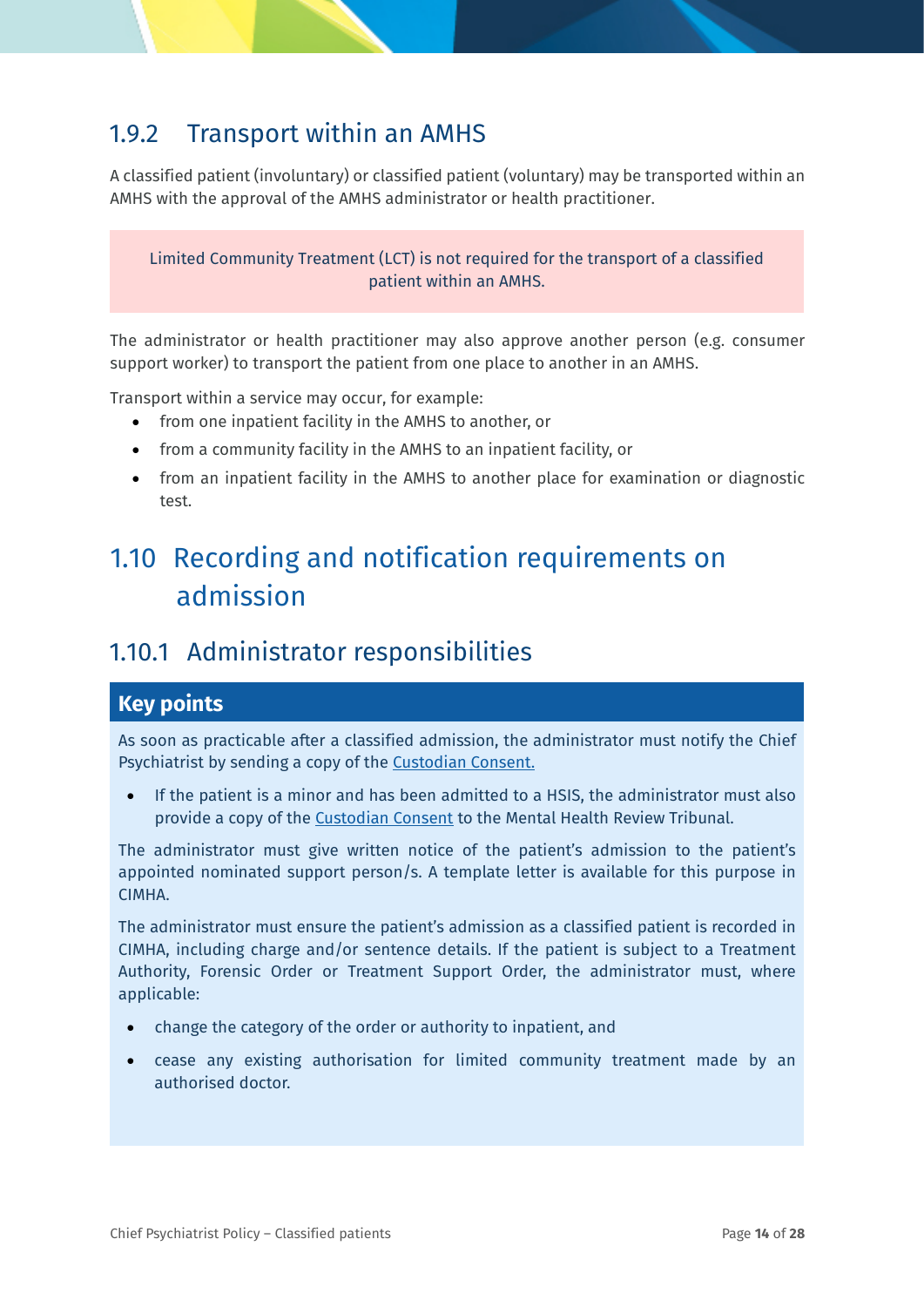### 1.10.2 Photographs

All classified patients must be photographed. The photograph must be uploaded to CIMHA on admission and as changes to appearance are noted.

### <span id="page-14-0"></span>1.10.3 Suspension of proceedings

When a person charged with an offence, other than a Commonwealth offence, becomes a classified patient, legal proceedings are suspended until the person's classified status ends.

• This does not affect a Court's authority to make a decision under the *[Bail Act 1980](https://www.legislation.qld.gov.au/view/html/inforce/current/act-1980-035)*, and does not prevent the charge being discontinued by the prosecuting authority.

The Chief Psychiatrist **must** give notice to the Chief Executive for Justice of the suspension as soon as practicable after the person is admitted. Notice is provided via a copy of the [Custodian Consent.](https://www.health.qld.gov.au/__data/assets/pdf_file/0020/574022/f_cp_custod_consent.pdf)

The Chief Executive for Justice is responsible for notifying the relevant court or prosecuting authority of the suspension.

• If the person is a minor, the Chief Executive for Justice **must** also give notice to the Chief Executive for Youth Justice.

## <span id="page-14-1"></span>**2 Assessment, treatment and care**

## <span id="page-14-2"></span>2.1 Examination on admission

As soon as practicable after a patient is admitted or classified admission is commenced, an authorised doctor **must** examine the patient to decide:

- for a patient subject to a [Recommendation for Assessment](https://www.health.qld.gov.au/__data/assets/pdf_file/0019/574012/f_recommend_assess.pdf) whether a Treatment Authority is to be made for the patient (see [Chief Psychiatrist Policy](https://www.health.qld.gov.au/__data/assets/pdf_file/0022/630823/pg_treatment_authorities.pdf) – Treatment [Authorities\)](https://www.health.qld.gov.au/__data/assets/pdf_file/0022/630823/pg_treatment_authorities.pdf)
- for a patient subject to a Treatment Authority, Forensic Order (mental health) or Treatment Support Order or a patient who is consenting to treatment and care - the nature and extent of treatment and care to be provided.

In deciding the treatment and care to be provided, the authorised doctor **must** have regard to the patient's views, wishes and preferences including for example, those expressed in an [Advance Health Directive.](https://www.health.qld.gov.au/__data/assets/pdf_file/0037/639865/AHD-brochure.pdf)

The authorised doctor **must**:

• consider whether it is clinically appropriate for the patient to receive treatment and care for their mental illness in the inpatient unit. If, after consideration with the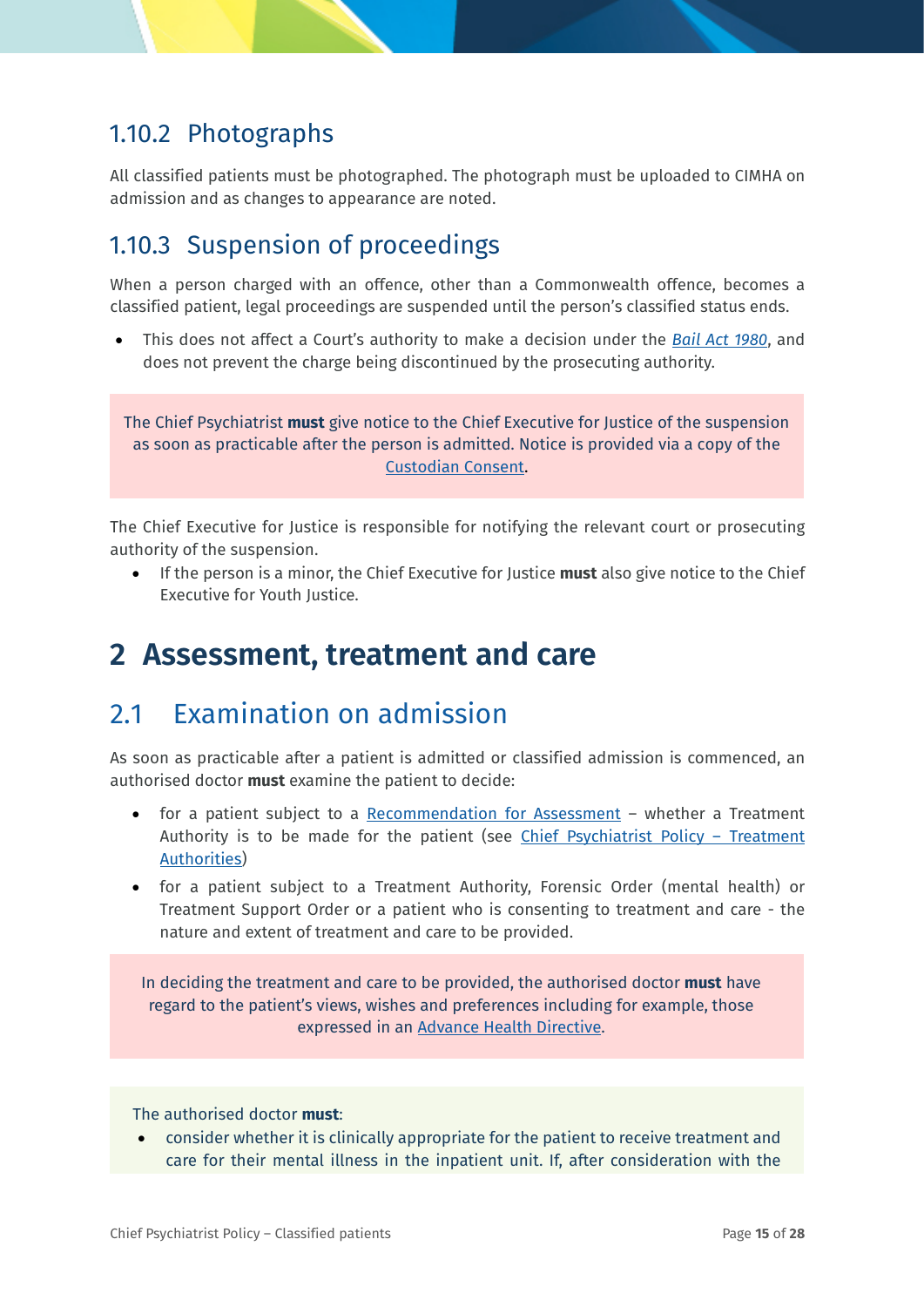psychiatrist responsible for the patient's care, they are satisfied it is not clinically appropriate they must notify the Chief Psychiatrist. See Section 3.1 Return Events.

- explain the classified provisions to the person (including, for example, the person's detention and their assessment or treatment and care), and
- discuss the nature and extent of treatment to be provided.

If the person is not able to understand the explanation, the authorised doctor may provide the explanation at a later time.

• The authorised doctor may also seek the assistance of an Independent Patient Rights Adviser to provide further explanation about the patient's classified status.

The authorised doctor **must** also explain the information to the patient's support persons unless they consider that an exception to informing the support person applies.

A record of the authorised doctor's examination **must** be documented in, or uploaded to, CIMHA clinical notes. The clinical note **must** include details of:

- the clinical assessment.
- the nature and extent of treatment to be provided, and
- information provided to the patient and their support person, or the reasons why the information was not provided.

An [Involuntary Patient and Voluntary High-Risk](https://www.health.qld.gov.au/__data/assets/pdf_file/0033/627756/cn_ipvhrps.pdf) Patient Summary form for the patient **must** be completed and/or updated on the patient's admission.

Under a [Recommendation for Assessment](https://www.health.qld.gov.au/__data/assets/pdf_file/0019/574012/f_recommend_assess.pdf) the person may be detained for the assessment for a period of up to **twenty-four (24) hours**.

• An authorised doctor may extend the assessment period up to a maximum of **seventy-two (72) hours** if the extension is necessary to complete the assessment.

## <span id="page-15-0"></span>2.2 Ongoing treatment and care

The authorised doctor **must** assess the patient at regular intervals to ensure the treatment and care provided continues to be appropriate for the patient's treatment and care needs.

• A record of the patient's treatment and care that is planned and provided **must** be recorded in a clinical note on CIMHA.

The authorised doctor **must** ensure that the patient's treatment and care is discussed with the patient and, where relevant, their support person (See [Definitions and abbreviations\)](#page-21-0).

• A record of the doctor's communication with the patient and support person **must** be recorded in CIMHA clinical notes.

The [Involuntary Patient and Voluntary High Risk Patient Summary](https://www.health.qld.gov.au/__data/assets/pdf_file/0033/627756/cn_ipvhrps.pdf) form **must** be regularly updated during the patient's admission.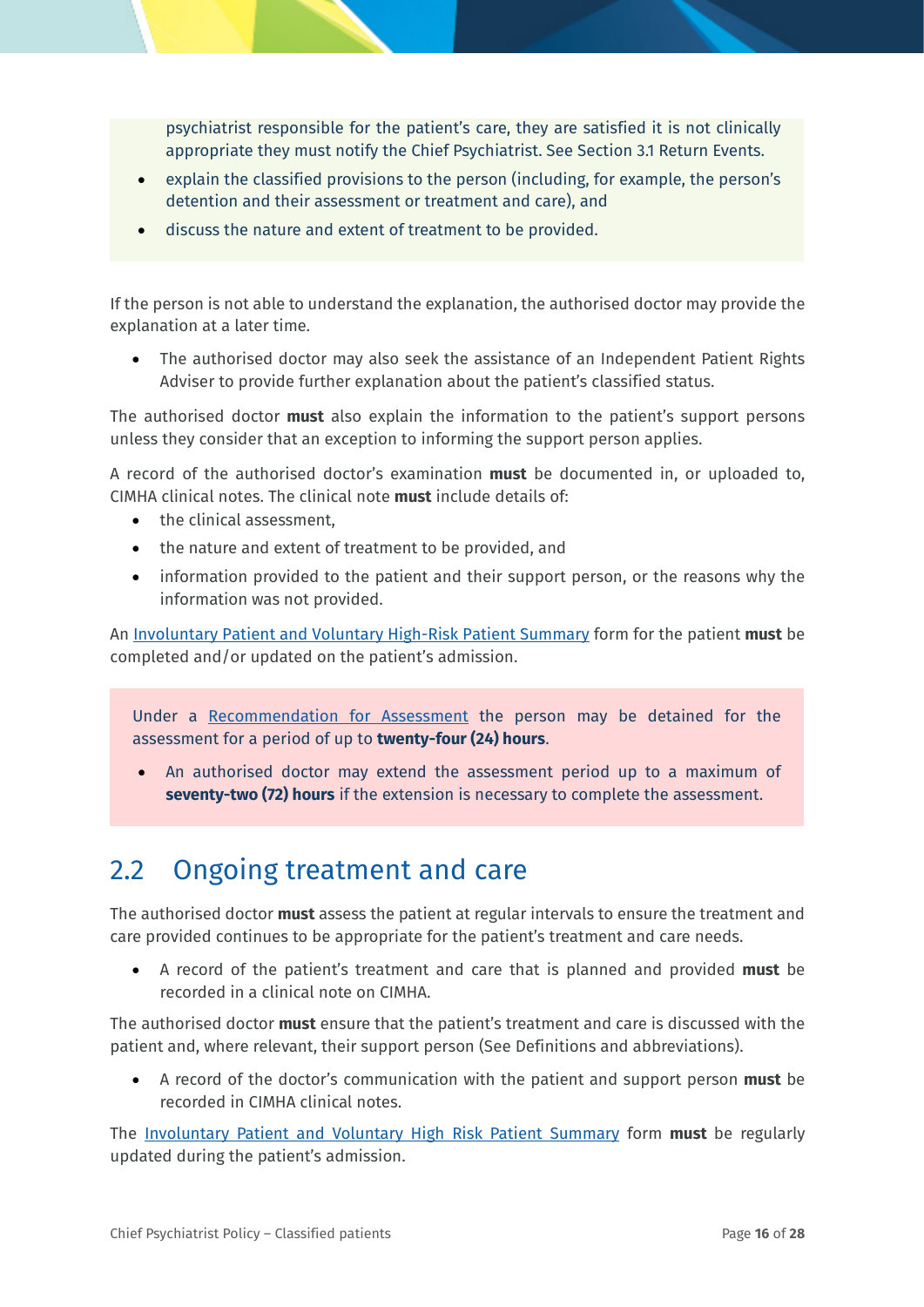## <span id="page-16-0"></span>2.2.1 Limited Community Treatment

An authorised doctor may authorise Limited Community Treatment (LCT) for a classified patient if:

- the Chief Psychiatrist has given written approval for the LCT, and
- the authorised doctor is satisfied the patient is unlikely to abscond from the AMHS while accessing LCT.

LCT for a classified patient **must** be escorted (i.e. in the physical presence of a health service employee) and limited to the grounds and buildings of the AMHS.

LCT is not required for the transport of a classified patient within an AMHS.

The authorised doctor **must** request the written approval by the chief psychiatrist by completing the Chief Psychiatrist Approval - Temporary Absences and Limited Community [Treatment for Particular Patients](https://www.health.qld.gov.au/__data/assets/pdf_file/0026/627731/f_cp_approve_absence_lct.pdf) form.

This form is to be completed electronically or, if this is not practicable, completed in hard copy and uploaded to CIMHA.

The authorised doctor **must** complete the [Order / Authority Amendment](https://www.health.qld.gov.au/__data/assets/pdf_file/0029/627734/f_order_authority_amendment.pdf) form detailing:

- the conditions of LCT,
- the actions to be taken if conditions are not adhered to,
- the duration of LCT, and
- the duration of the authorisation.

LCT taken by the patient **must** be recorded on the [Limited Community Treatment Access and](https://www.health.qld.gov.au/__data/assets/pdf_file/0028/627733/f_lct_access_return.pdf)  [Return form](https://www.health.qld.gov.au/__data/assets/pdf_file/0028/627733/f_lct_access_return.pdf) and **must** be recorded in, or uploaded to, CIMHA.

### <span id="page-16-1"></span>2.2.2 Temporary absence

#### **Key points**

The Chief Psychiatrist may approve a temporary absence from an AMHS for a classified patient for any of the following reasons:

- to receive medical, dental or other health treatment,
- to appear before a court, tribunal or other body,
- to look for accommodation for the patient for when the patient is discharged from the service,
- for a purpose based on compassionate grounds, or
- for another purpose the Chief Psychiatrist is satisfied is justified.

The authorised doctor must request the written approval of the Chief Psychiatrist by completing the Chief Psychiatrist Approval – [Temporary Absences and Limited Community](https://www.health.qld.gov.au/__data/assets/pdf_file/0017/641024/PDF_Chief-Psychiatrist-Approval-LCT-and-Temp-Absences.pdf)  [Treatment for Particular Patients form.](https://www.health.qld.gov.au/__data/assets/pdf_file/0017/641024/PDF_Chief-Psychiatrist-Approval-LCT-and-Temp-Absences.pdf)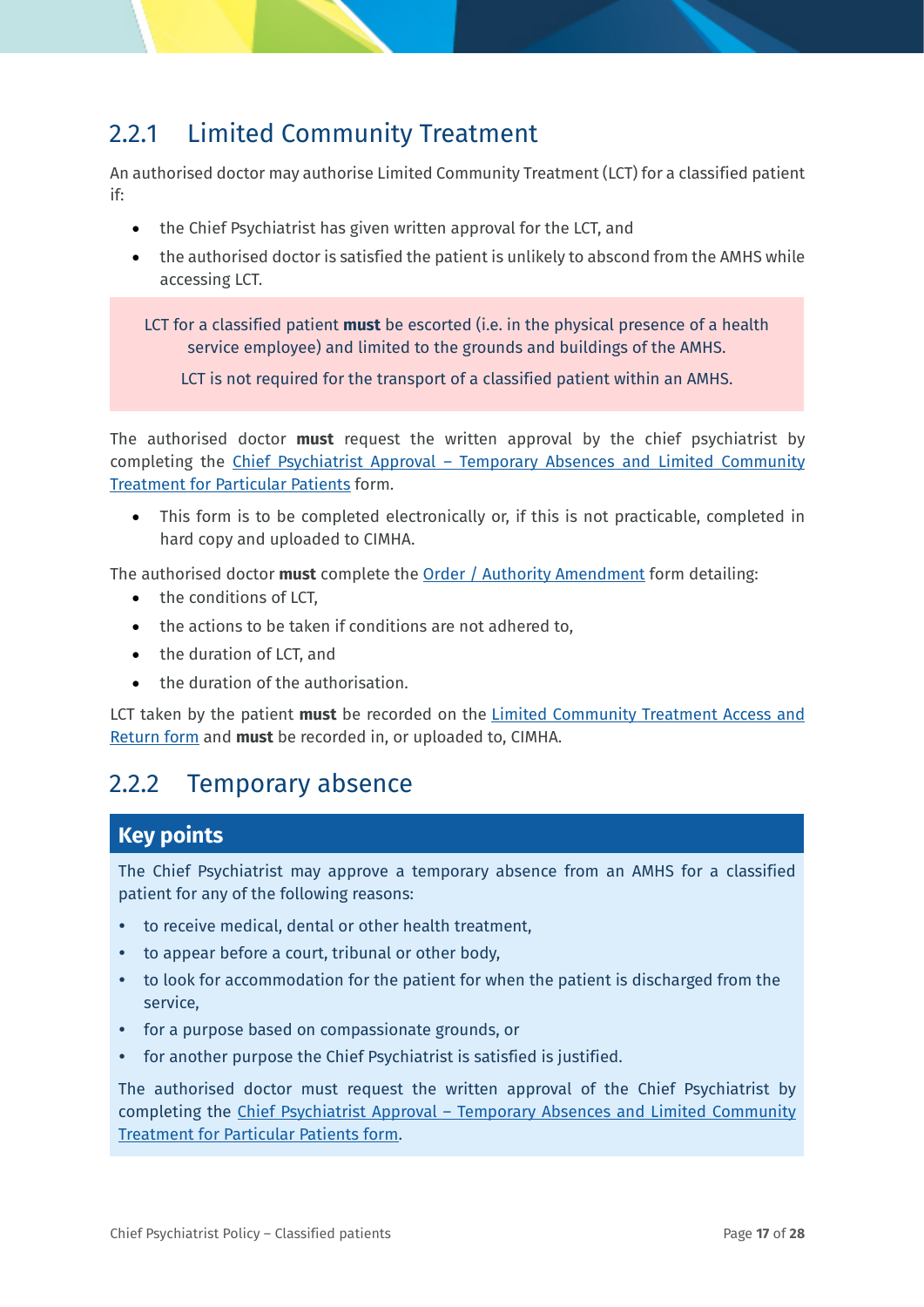The form must be completed electronically, or uploaded, in CIMHA.

The Chief Psychiatrist **must** determine the outcome of the request as soon as is practicable and provide the response to the administrator on the [Chief Psychiatrist Approval –](https://www.health.qld.gov.au/__data/assets/pdf_file/0017/641024/PDF_Chief-Psychiatrist-Approval-LCT-and-Temp-Absences.pdf) Temporary [Absences and Limited Community Treatment for Particular Patients.](https://www.health.qld.gov.au/__data/assets/pdf_file/0017/641024/PDF_Chief-Psychiatrist-Approval-LCT-and-Temp-Absences.pdf)

## <span id="page-17-0"></span>**3 Ending a classified admission**

The classified patient provisions no longer apply if:

- a **return event** occurs, and the person is returned to custody, or
- a release event occurs.

### <span id="page-17-1"></span>3.1 Return events

#### **Key points**

An authorised doctor must notify the chief psychiatrist if:

- a classified patient (voluntary) withdraws consent to be treated in the AMHS,
- an assessment period for the person ends, a treatment authority is not made for the person and the person does not become a classified patient (voluntary)
- the person is no longer subject to an authority or order under the Act, and the person does not become a classified patient (voluntary).

In these circumstances, the chief psychiatrist **must** arrange for the person to be returned to custody.

On examination of a classified patient, an authorised doctor **must** notify the Chief Psychiatrist if they are satisfied that it is no longer clinically appropriate for the patient to receive treatment and care in an AMHS.

• The Chief Psychiatrist **must** decide whether or not it is clinically appropriate for the person to receive treatment and care in an AMHS or if they should be returned to custody.

A determination that a person no longer needs to receive treatment and care in an AMHS **must** be made regardless of whether the person was a classified patient (voluntary) or classified patient (Involuntary).

If a classified patient (voluntary) withdraws consent, the authorised doctor **must** ensure that the effect of this decision is discussed with the person and document the outcome of this discussion in a CIMHA clinical note.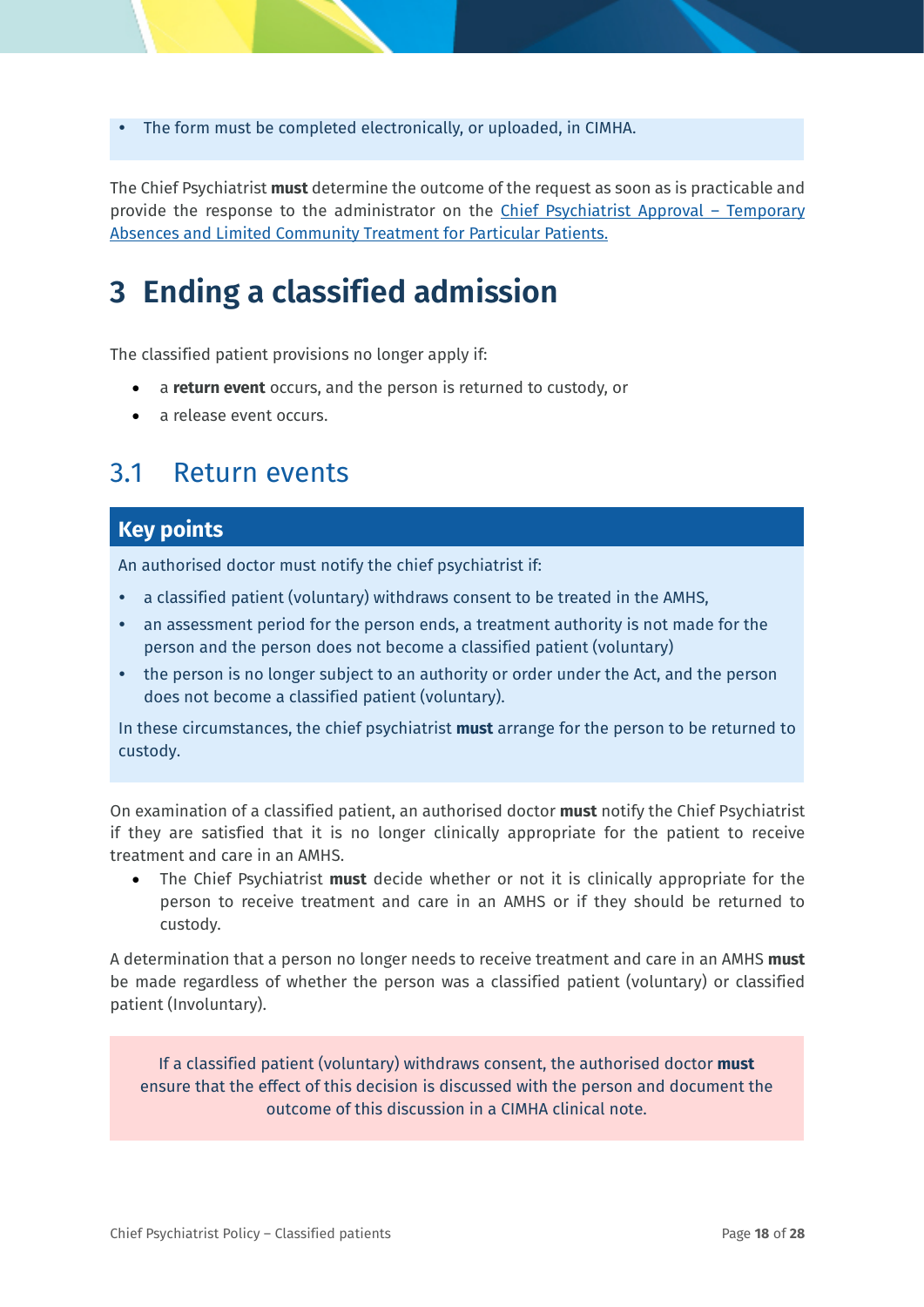### **Key points**

To commence the return of a classified patient to custody, the authorised doctor must send a copy of the [Classified Patient \(Notice Event\)](https://www.health.qld.gov.au/__data/assets/pdf_file/0022/574006/f_cp_notice_event.pdf) form to the administrator of the AMHS and the Chief Psychiatrist.

 This form must outline the reason why the patient is being returned to custody, and the arrangements for ongoing treatment or care in custody.

The authorised doctor must ensure:

- a verbal handover of clinical care has occurred with a clinician from the service who initiated the classified patient referral,
- all relevant collateral material is provided to the service that will be responsible for the person's care in custody, and
- all relevant collateral material about the admission as a classified patient and the discharge summary is uploaded on CIMHA.

If there is a clinically significant disagreement in relation to treatment needs or capacity to appropriately meet those needs between the authorised doctor at the AMHS and the receiving service, a case discussion should be initiated between PMHS and AMHS. If still cannot be resolved, this issue can be escalated to the Chief Psychiatrist via email at [MHA2016@health.qld.gov.au.](mailto:MHA2016@health.qld.gov.au)

All return documentation and collateral material must also be sent to the Statewide Coordinator - Classified Patients.

The Chief Psychiatrist may also, on their own initiative, determine that it is no longer clinically appropriate for the person to receive treatment and care in an AMHS and that they should be returned to custody.

• Prior to making a decision, the Chief Psychiatrist will contact the clinical director of the relevant AMHS where the person has been admitted to discuss the return to custody.

### <span id="page-18-0"></span>3.1.1 Notifications

#### **Key points**

As soon as practicable after receiving a [Classified Patient \(Notice Event\),](https://www.health.qld.gov.au/__data/assets/pdf_file/0022/574006/f_cp_notice_event.pdf) or where the Chief Psychiatrist determines on their own initiative to return a person, the Chief Psychiatrist must provide written notice to:

- the administrator of the relevant AMHS where the person was admitted,
- the referring service,
- the relevant custodian, and
- the Chief Executive for Justice (if charged or awaiting sentence).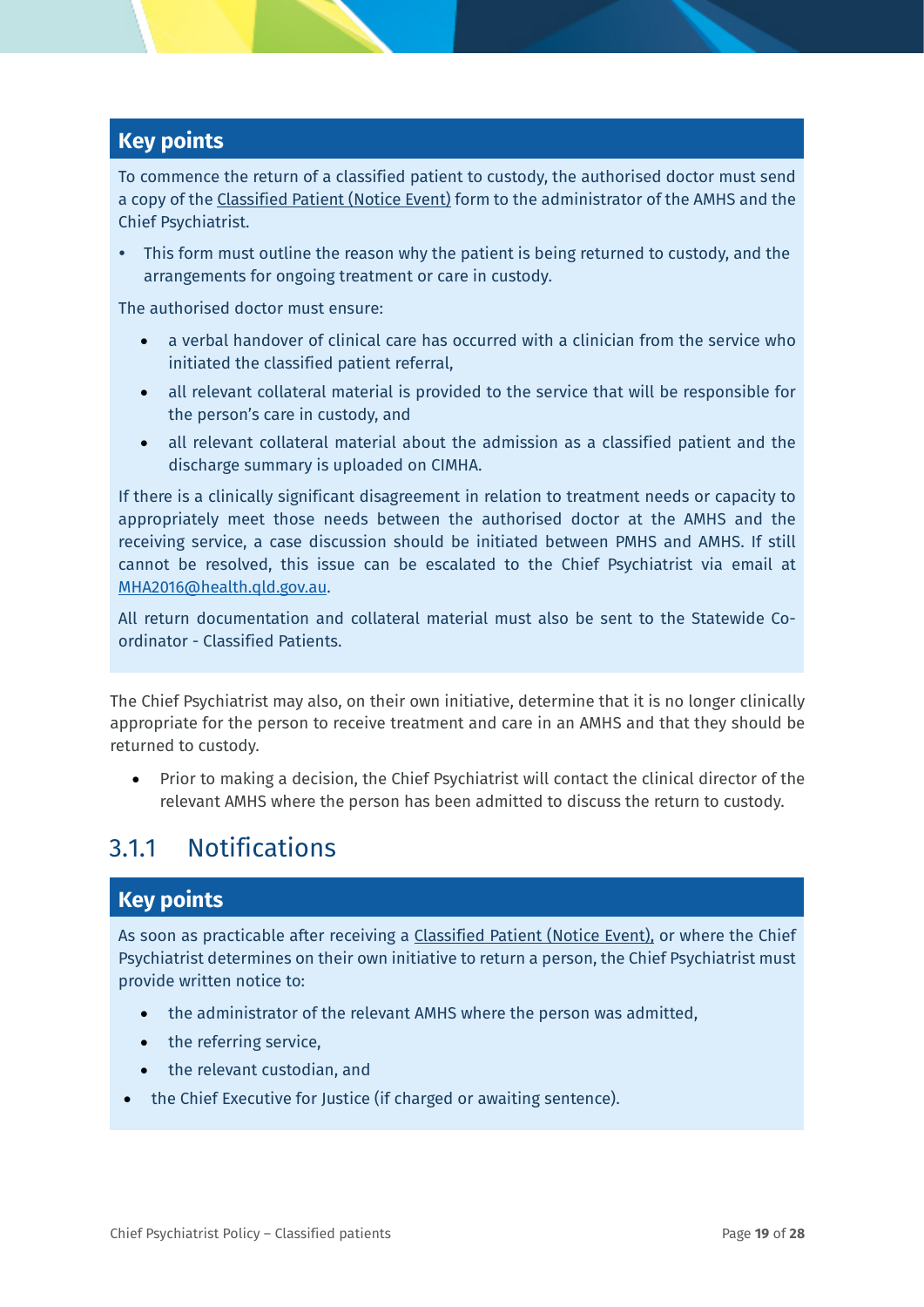The authorised doctor **must** explain the effect of the notice event to the person. The information **must** also be provided to the patient's support person unless the authorised doctor is satisfied that an exception to providing the information applies.

A record of this communication, or reasons why a support person was not informed, should be recorded in a CIMHA clinical note.

### <span id="page-19-0"></span>3.1.2 Person subject to a Forensic Order

If the person being returned to custody is subject to a Forensic Order the category of their order **must** be changed to community, to enable the person to continue to reside in the place of custody. See Chief Psychiatrist Policy – [Forensic Order, Treatment Support Order and Other](https://www.health.qld.gov.au/__data/assets/pdf_file/0028/635932/cpp-forensic-policy.pdf)  [Identified Higher Risk Patients](https://www.health.qld.gov.au/__data/assets/pdf_file/0028/635932/cpp-forensic-policy.pdf) and Chief Psychiatrist Policy – [Amending Categories Conditions](https://www.health.qld.gov.au/__data/assets/pdf_file/0036/629748/pg_fo_tso_amendment.pdf)  [and LCT.](https://www.health.qld.gov.au/__data/assets/pdf_file/0036/629748/pg_fo_tso_amendment.pdf)

If the category of the order is inpatient, the person **must** remain in an inpatient unit of an AMHS under the classified patient provisions*.*

### <span id="page-19-1"></span>3.1.3 Return to custody

Once notified by the Chief Psychiatrist of a person's return to custody, the custodian must make arrangements for an authorised person to transfer the person from an AMHS to their place of custody within **one (1) day.**

- The person ceases to be a classified patient when discharged into the custody of the Custodian.
- The AMHS administrator must ensure the classified patient status is ceased on CIMHA.

Where the timeframe for transfer cannot reasonably be met due to logistics, the Chief Psychiatrist must be notified via email to MHA2016@health.gld.gov.au and arrangements made for the transfer to take place as soon as practicable.

## <span id="page-19-2"></span>3.2 Release events

A release event includes for example:

- a person being granted bail, or
- the prosecution being discontinued, or
- the person's sentence ending, or
- parole being granted.

Within **one (1) day** of a release event, the relevant custodian **must** notify the administrator of the AMHS where the classified patient is currently admitted. The person's classified patient status ends immediately after the administrator receives the notice.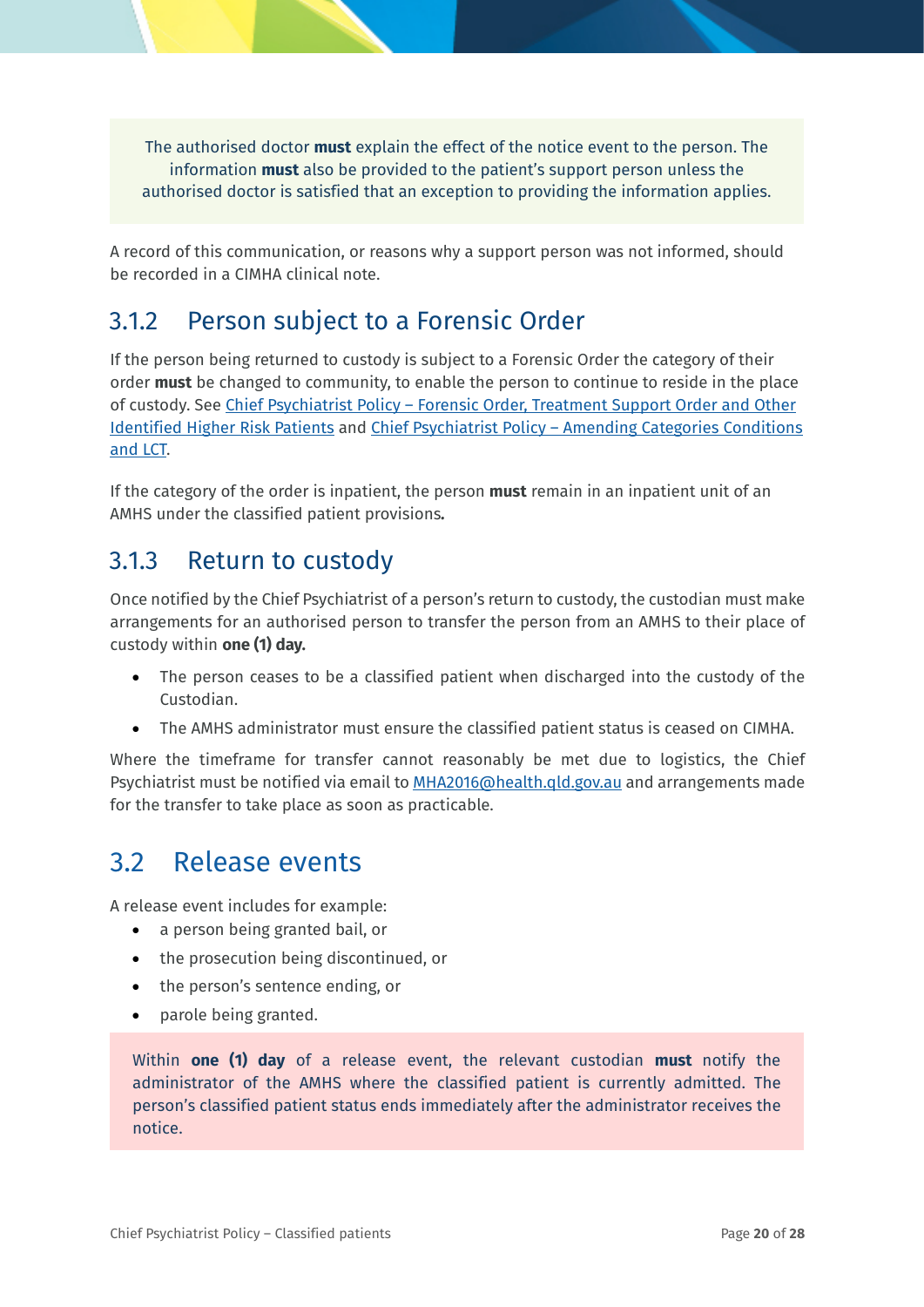• The person may continue to be detained in the AMHS other than as a classified patient.

### **Key points**

The administrator must ensure:

- the classified patient status is ceased on CIMHA,
- the Chief Psychiatrist is notified by way of a [Classified Patient \(Notice Event\) form,](https://www.health.qld.gov.au/__data/assets/pdf_file/0022/574006/f_cp_notice_event.pdf)
- the person is advised of the ending of the status, and
- the person is not detained in the AMHS as a classified patient.

The person may remain in the AMHS as a voluntary patient or an involuntary patient (e.g. subject to a Forensic Order, Treatment Support Order or Treatment Authority).

**Issued under section 305 of the Mental Health Act 2016**

**Dr John Reilly Chief Psychiatrist, Queensland Health 22 May 2020**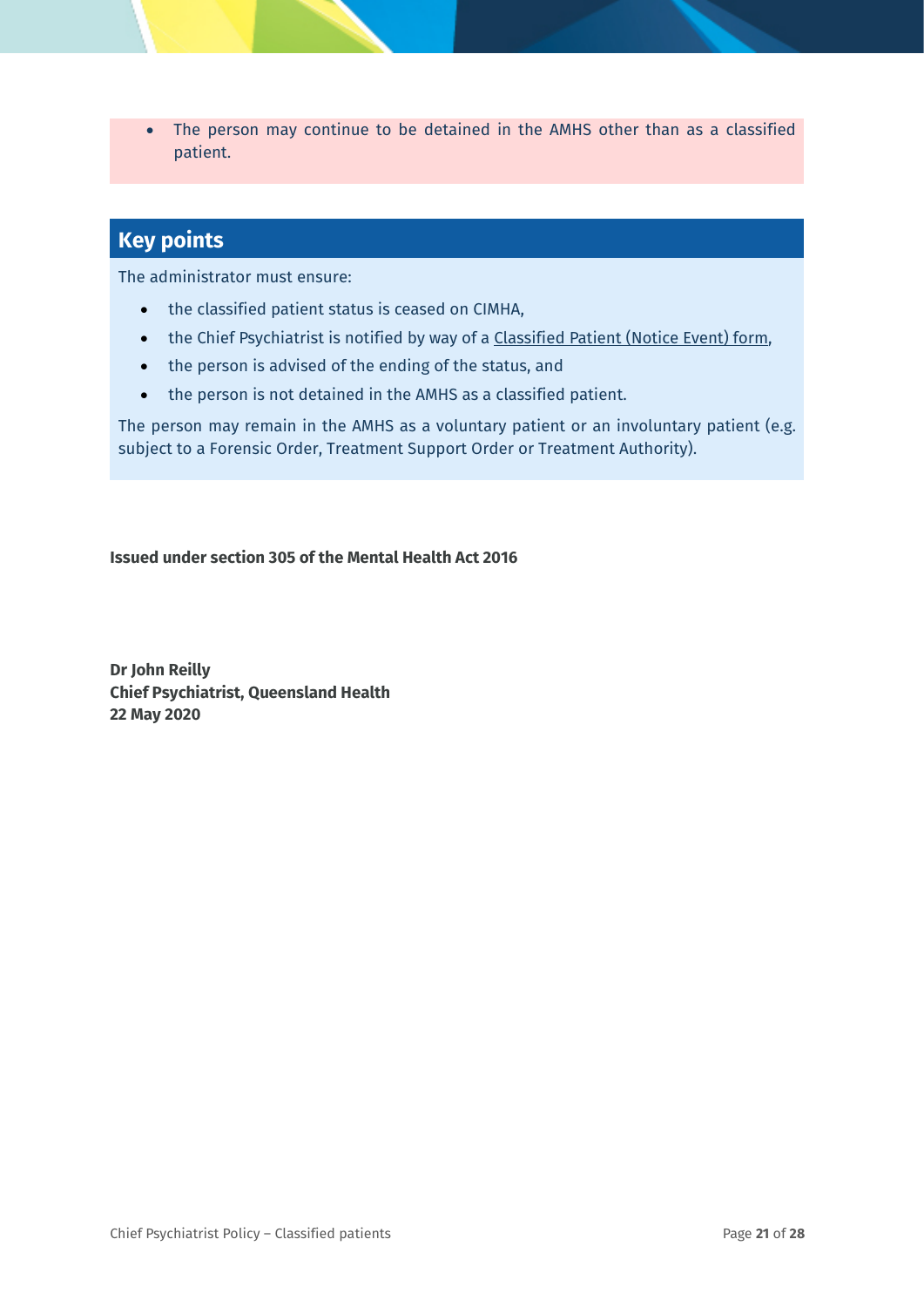# <span id="page-21-0"></span>**Definitions and abbreviations**

| Term                                       | <b>Definition</b>                                                                                                                                                                                                                                                                                                                                                                                                                                                                                                                                                                                                                                                         |  |
|--------------------------------------------|---------------------------------------------------------------------------------------------------------------------------------------------------------------------------------------------------------------------------------------------------------------------------------------------------------------------------------------------------------------------------------------------------------------------------------------------------------------------------------------------------------------------------------------------------------------------------------------------------------------------------------------------------------------------------|--|
| <b>Administrator Consent</b>               | The approved form used by the administrator of the relevant AMHS, or the Chief<br>Psychiatrist, to give consent for a classified patient to be admitted for<br>assessment or treatment of a mental illness under the classified patient<br>provisions.                                                                                                                                                                                                                                                                                                                                                                                                                    |  |
| <b>AMHS</b>                                | Authorised Mental Health Service - a health service, or part of a health<br>service, declared by the Chief Psychiatrist to be an authorised mental health<br>service. AMHSs include both public and private sector health services. While<br>treatment and care is provided to both voluntary and involuntary patients,<br>additional regulation applies under the Act for persons subject to involuntary<br>treatment and care.                                                                                                                                                                                                                                          |  |
| <b>Classified Patient</b><br>(involuntary) | (a)<br>A person who -<br>(i) is subject to any of the following $-$<br>A recommendation for assessment<br>A treatment authority<br>$\bullet$<br>A forensic order (mental health)<br>$\bullet$<br>A treatment support order.<br>$\bullet$<br>(ii) Transported under Part 2 from a place of custody to an inpatient unit of<br>an authorised mental health service; and<br>(iii) Admitted to the inpatient unit of the authorised mental health service;<br>or<br>(b)<br>A person who -<br>(i) Is subject to any of the following $-$<br>A Treatment Authority<br>$\bullet$<br>A Forensic Order (mental health)<br>$\bullet$<br>A Treatment Support Order; and<br>$\bullet$ |  |
|                                            | (ii) Remains in an inpatient unit of an authorised mental health service<br>under section 74.                                                                                                                                                                                                                                                                                                                                                                                                                                                                                                                                                                             |  |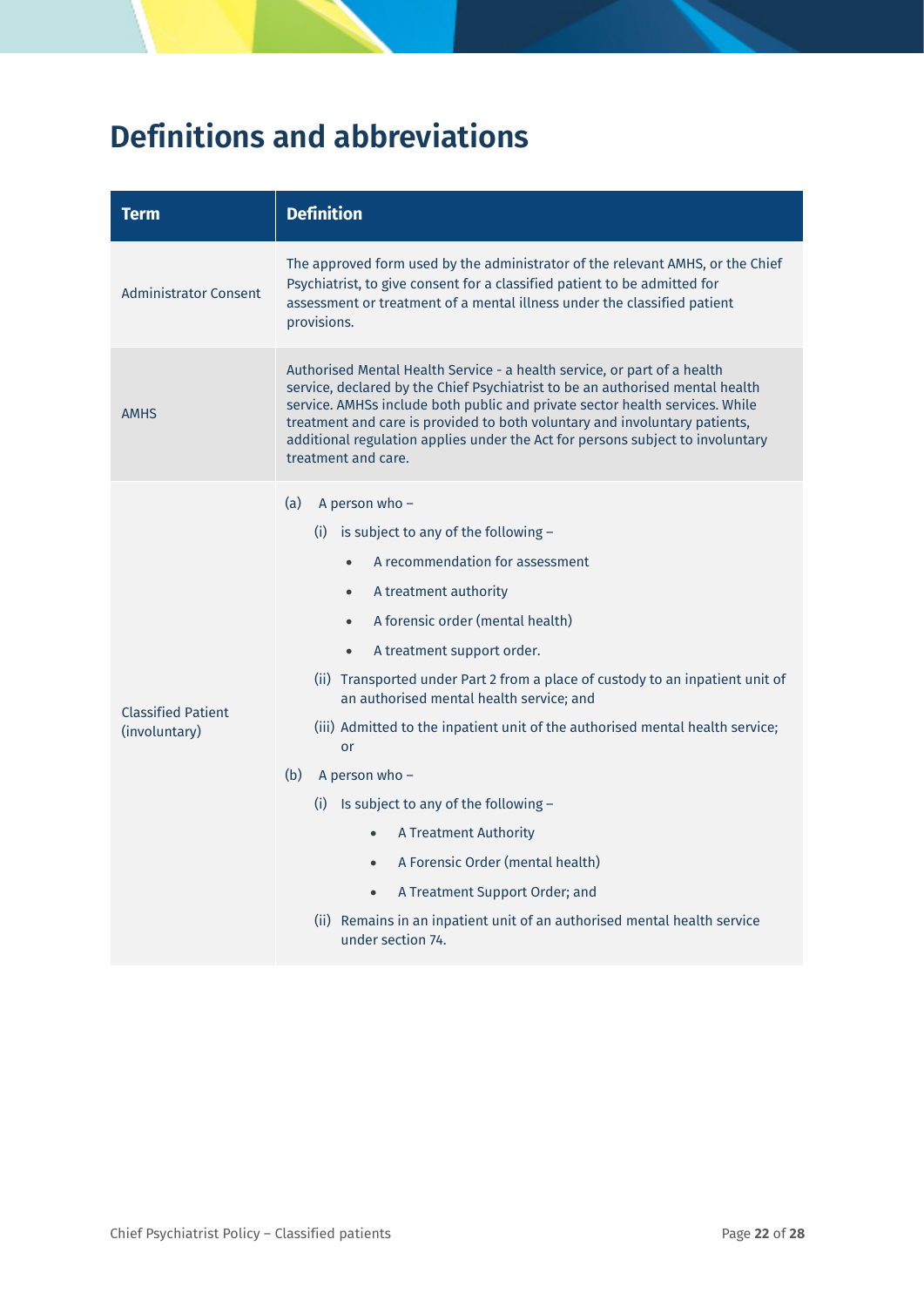| <b>Term</b>                                         | <b>Definition</b>                                                                                                                                                                                                                                                                                                                                                                                                                                                                                                                                                                                                                                                                                                                   |  |
|-----------------------------------------------------|-------------------------------------------------------------------------------------------------------------------------------------------------------------------------------------------------------------------------------------------------------------------------------------------------------------------------------------------------------------------------------------------------------------------------------------------------------------------------------------------------------------------------------------------------------------------------------------------------------------------------------------------------------------------------------------------------------------------------------------|--|
| <b>Classified Patient</b><br>(voluntary)            | (c)<br>A person who -<br>(i) Is transported under Part 2 from a place of custody to an inpatient unit<br>of an authorised mental health service; and<br>(ii) Is admitted to the inpatient unit of the authorised mental health service;<br>and<br>(iii) Consents under section 67 or 79 to receiving treatment and care for the<br>person's mental illness in the inpatient unit of the authorised mental<br>health service; or<br>(d)<br>A person who -<br>(i) Remains in an inpatient unit of an authorised mental health service<br>under section 74; and<br>(ii) Consents under section 74 to receiving treatment and care for the<br>person's mental illness in the inpatient unit of the authorised mental<br>health service. |  |
| <b>CIMHA</b>                                        | Consumer Integrated Mental Health Application - the statewide mental<br>health database which is the designated patient record for the purposes of the<br>Act.                                                                                                                                                                                                                                                                                                                                                                                                                                                                                                                                                                      |  |
| <b>Custodian Consent</b>                            | The approved form used by the relevant Custodian to provide consent to the<br>patient's transportation from a custodial facility and the custody of the relevant<br>Custodian to an inpatient unit of an AMHS under the classified patient provisions.                                                                                                                                                                                                                                                                                                                                                                                                                                                                              |  |
| <b>Collateral material</b>                          | Any material currently available to a doctor or authorised mental health<br>practitioner making a recommendation that is relevant to the assessment,<br>treatment, care and management of the patient and includes clinical notes,<br>medication chart, risk screen, court hearing and discharge dates, details of<br>offences, and verdict and judgment records.                                                                                                                                                                                                                                                                                                                                                                   |  |
| Custodian                                           | Determined with reference to the relevant authority responsible for the person<br>prior to their transport to an AMHS. Examples include Queensland Corrective<br>Services, Queensland Police Service, Queensland Youth Justice or another<br>custodian, such as the Australia Federal Police or Australian Border Force.                                                                                                                                                                                                                                                                                                                                                                                                            |  |
| <b>Exceptions to</b><br>informing support<br>person | Means circumstances where:<br>the patient requests that the communication with the support person not<br>$\bullet$<br>occur, and the authorised doctor considers the patient has capacity to<br>make the request.<br>the support person is not readily available or is not willing to<br>$\bullet$<br>communicate, or<br>communication with the support person is likely to be detrimental to the<br>$\bullet$<br>patient's health and wellbeing.                                                                                                                                                                                                                                                                                   |  |
| <b>HSIS</b>                                         | High security inpatient service.                                                                                                                                                                                                                                                                                                                                                                                                                                                                                                                                                                                                                                                                                                    |  |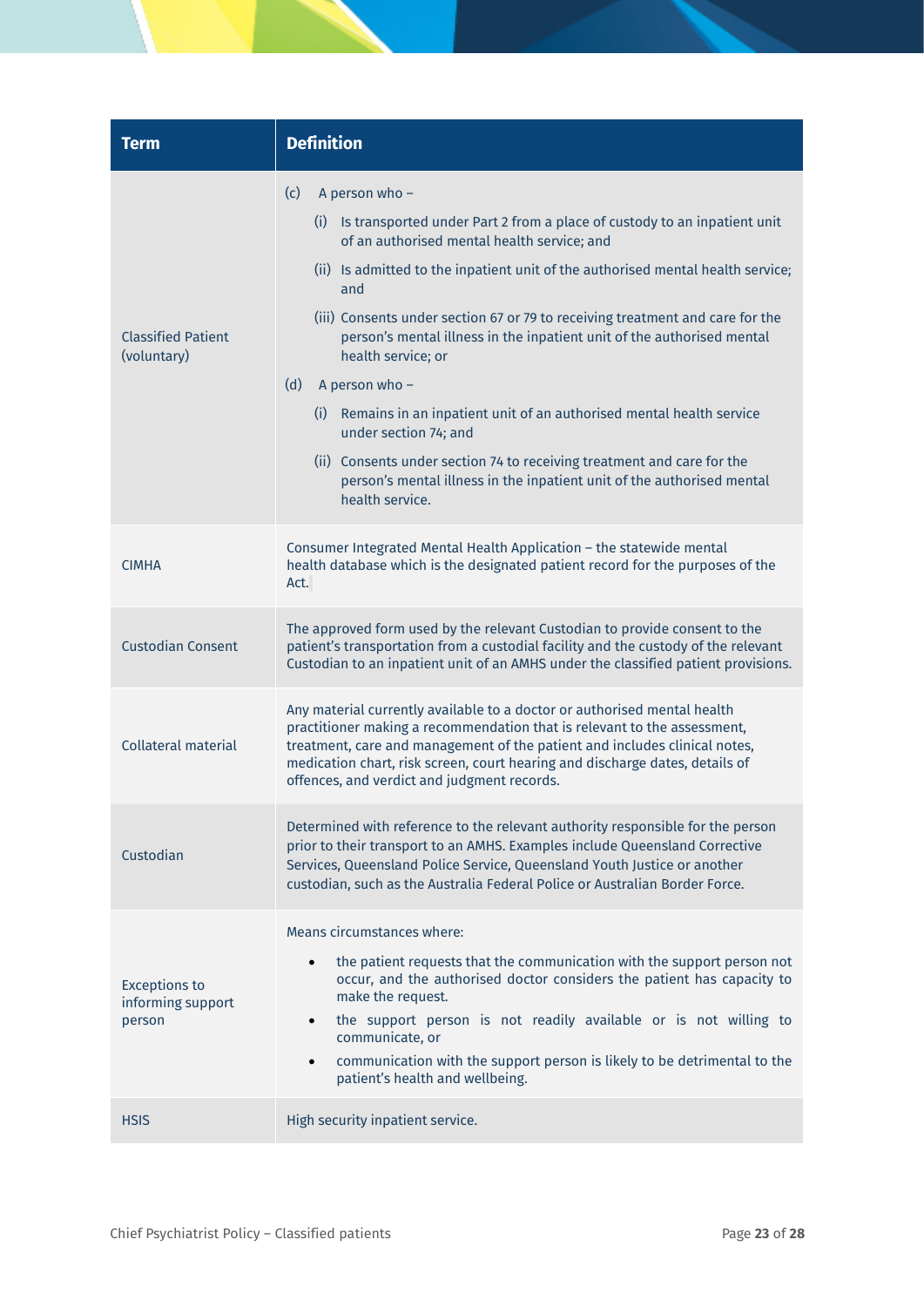| Term                                 | <b>Definition</b>                                                                                                                                                                                                                                                                                                                                               |  |
|--------------------------------------|-----------------------------------------------------------------------------------------------------------------------------------------------------------------------------------------------------------------------------------------------------------------------------------------------------------------------------------------------------------------|--|
| Person subject to<br>custodial order | Includes persons remanded without bail for a charge or awaiting a sentence,<br>sentenced prisoners, and other persons lawfully detained under another Act.                                                                                                                                                                                                      |  |
| Recommendation                       | A Recommendation for Assessment or Transfer Recommendation                                                                                                                                                                                                                                                                                                      |  |
| Referring service                    | The service responsible for making the Recommendation.                                                                                                                                                                                                                                                                                                          |  |
| <b>South East</b><br>Queensland      | Includes the Children's Health Queensland., Darling Downs, Gold Coast, The Park<br>- Centre for Mental Health Service, The Park - High Security Program, Metro<br>North (Redcliffe-Caboolture, Royal Brisbane Women's Hospital, The Prince<br>Charles Hospital), Metro South (Bayside, Logan and Princess Alexandra),<br>Sunshine Coast and West Moreton AMHSs. |  |
| Support person                       | In relation to the requirement to explain or discuss a matter with support<br>persons; support person means a nominated support person, a family member,<br>carer or other support person.                                                                                                                                                                      |  |

#### **Referenced forms, clinical notes and templates:**

[Administrator Consent form](https://www.health.qld.gov.au/clinical-practice/guidelines-procedures/clinical-staff/mental-health/act/2016/?a=574009)

Chief Psychiatrist Approval – [Temporary Absences and Limited Community Treatment for Particular Patients](https://www.health.qld.gov.au/clinical-practice/guidelines-procedures/clinical-staff/mental-health/act/2016/?a=627731)  [form](https://www.health.qld.gov.au/clinical-practice/guidelines-procedures/clinical-staff/mental-health/act/2016/?a=627731) 

[Classified Patient \(Notice Event\) form](https://www.health.qld.gov.au/clinical-practice/guidelines-procedures/clinical-staff/mental-health/act/2016/?a=574006)

[Custodian Consent form](https://www.health.qld.gov.au/clinical-practice/guidelines-procedures/clinical-staff/mental-health/act/2016/?a=574022)

[Involuntary Patient and Voluntary High Risk Patient Summary clinical note](https://www.health.qld.gov.au/clinical-practice/guidelines-procedures/clinical-staff/mental-health/act/2016/?a=627756)

[Limited Community Treatment Access and Return form](https://www.health.qld.gov.au/clinical-practice/guidelines-procedures/clinical-staff/mental-health/act/2016/?a=627733)

[Order / Authority Amendment form](https://www.health.qld.gov.au/clinical-practice/guidelines-procedures/clinical-staff/mental-health/act/2016/?a=627734)

[Recommendation for Assessment form](https://www.health.qld.gov.au/clinical-practice/guidelines-procedures/clinical-staff/mental-health/act/2016/?a=574012)

[Transfer Recommendation form](https://www.health.qld.gov.au/clinical-practice/guidelines-procedures/clinical-staff/mental-health/act/2016/?a=574000)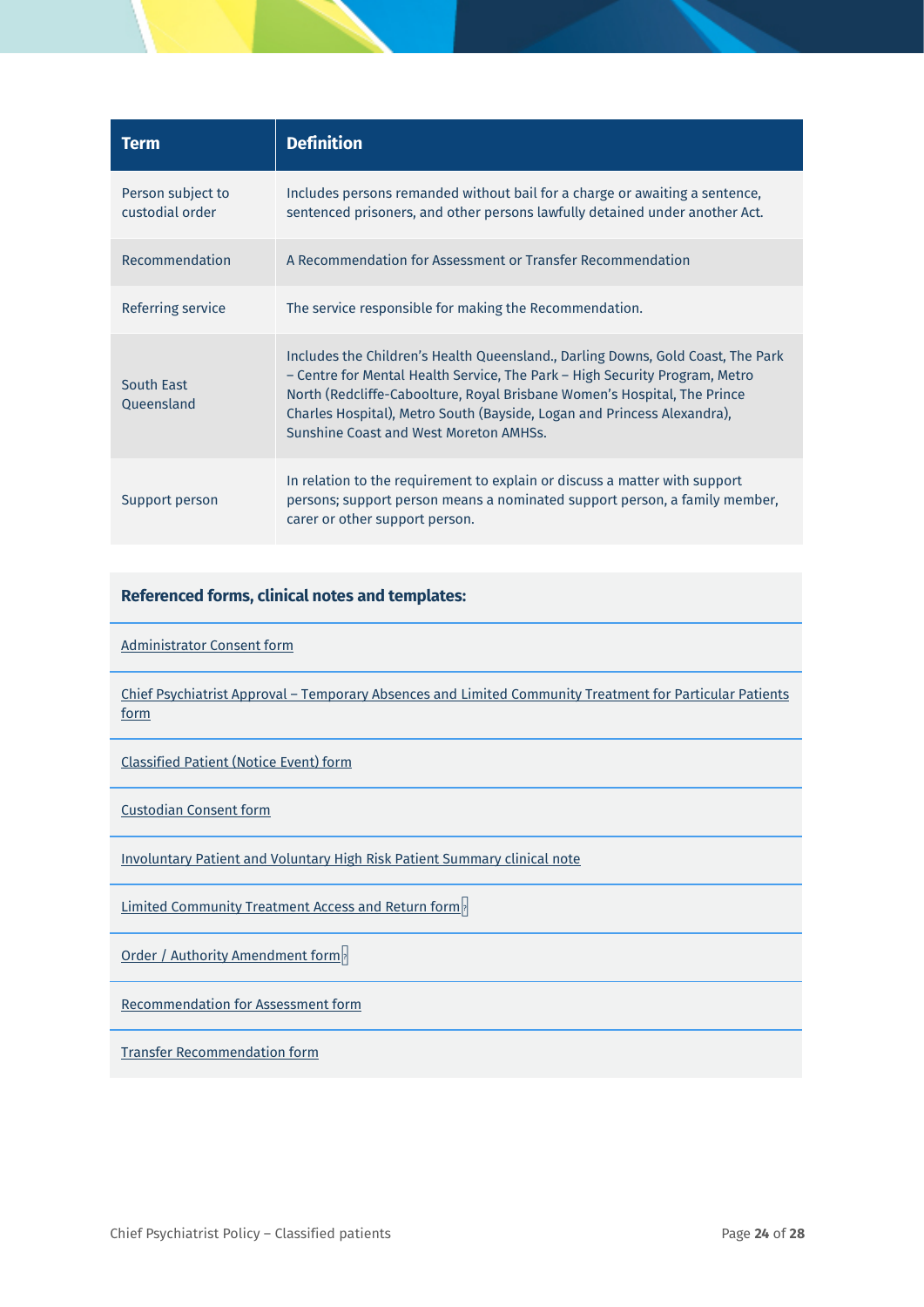#### **Referenced documents and sources**

[Chief Psychiatrist Policy: Classified Patients](https://www.health.qld.gov.au/clinical-practice/guidelines-procedures/clinical-staff/mental-health/act/2016/?a=465172)

*[Bail Act 1980](https://www.legislation.qld.gov.au/LEGISLTN/CURRENT/B/BailA80.pdf)*

*[Mental Health Act 2016](https://www.legislation.qld.gov.au/LEGISLTN/ACTS/2016/16AC005.pdf)*

| <b>Document status summary</b>                       |             |
|------------------------------------------------------|-------------|
| Date of Chief Psychiatrist approval:                 | 22 May 2020 |
| Date of effect:                                      | 1 lune 2020 |
| Supersedes version that took effect on: 5 March 2017 |             |
| To be reviewed by:                                   | 1 lune 2023 |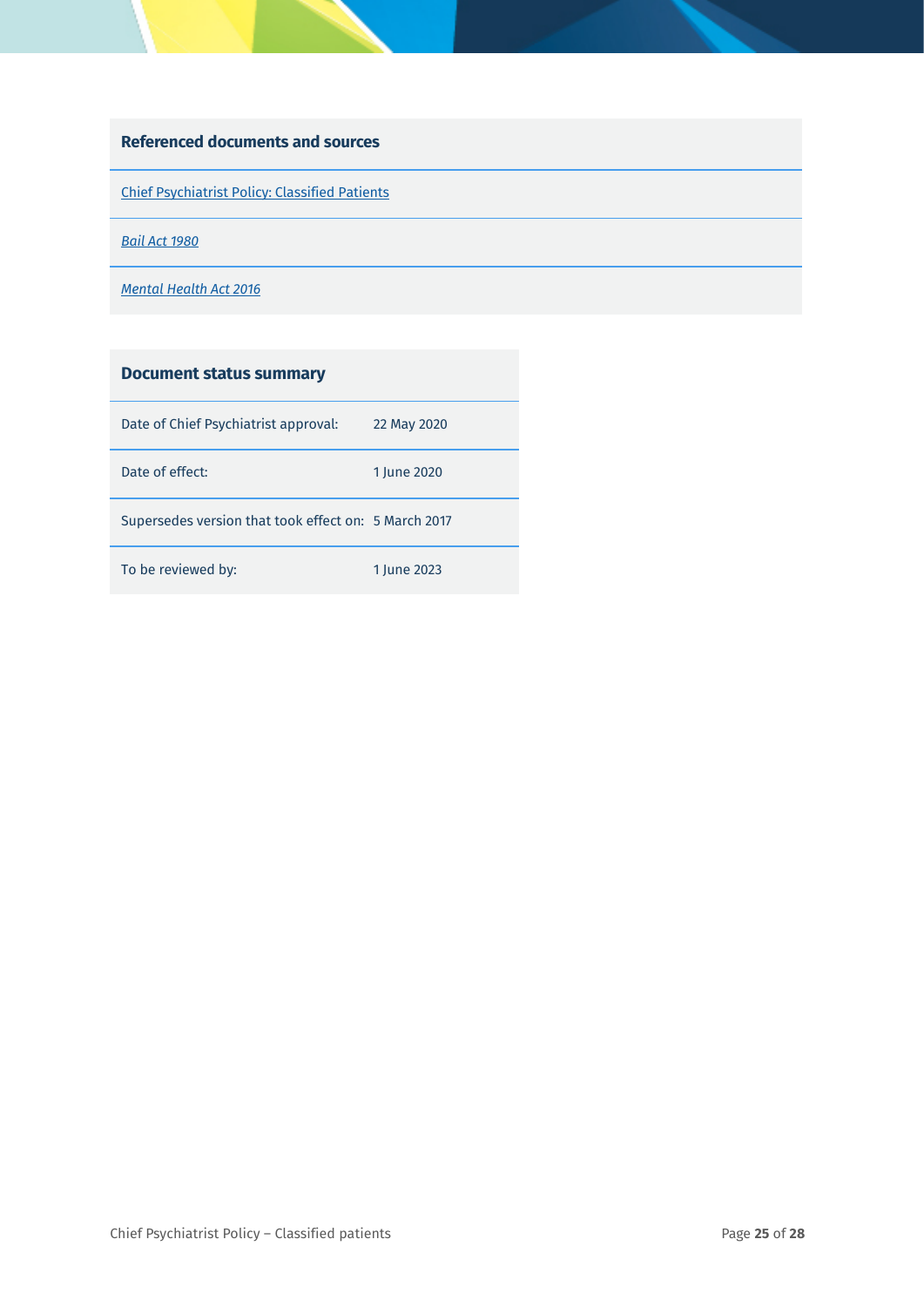# <span id="page-25-0"></span>**Attachment 1 – Key contacts**

<span id="page-25-1"></span>

| <b>Key contacts</b>                                          |                                                                                  |
|--------------------------------------------------------------|----------------------------------------------------------------------------------|
| <b>Office of the Chief Psychiatrist</b>                      | Phone: 07 3328 9899 / 1800 989 451<br>Email: MHA2016@qhealth.qld.gov.au          |
| <b>Statewide Coordinator - Classified</b><br><b>Patients</b> | Phone: 07 3837 5820<br>Email:<br>ClassifiedPatientsMHA2016@health.qld.go<br>v.au |
| <b>Clinical Director/Administrator</b>                       | Phone:<br>Email:                                                                 |
| <b>Mental Health Administration Delegate</b>                 | Phone:<br>Email:                                                                 |
| <b>Independent Patient Rights Adviser</b>                    | Phone:<br>Email:                                                                 |
|                                                              | Phone:<br>Email:                                                                 |
|                                                              | Phone:<br>Email:                                                                 |
|                                                              | Phone:<br>Email:                                                                 |
|                                                              | Phone:<br>Email:                                                                 |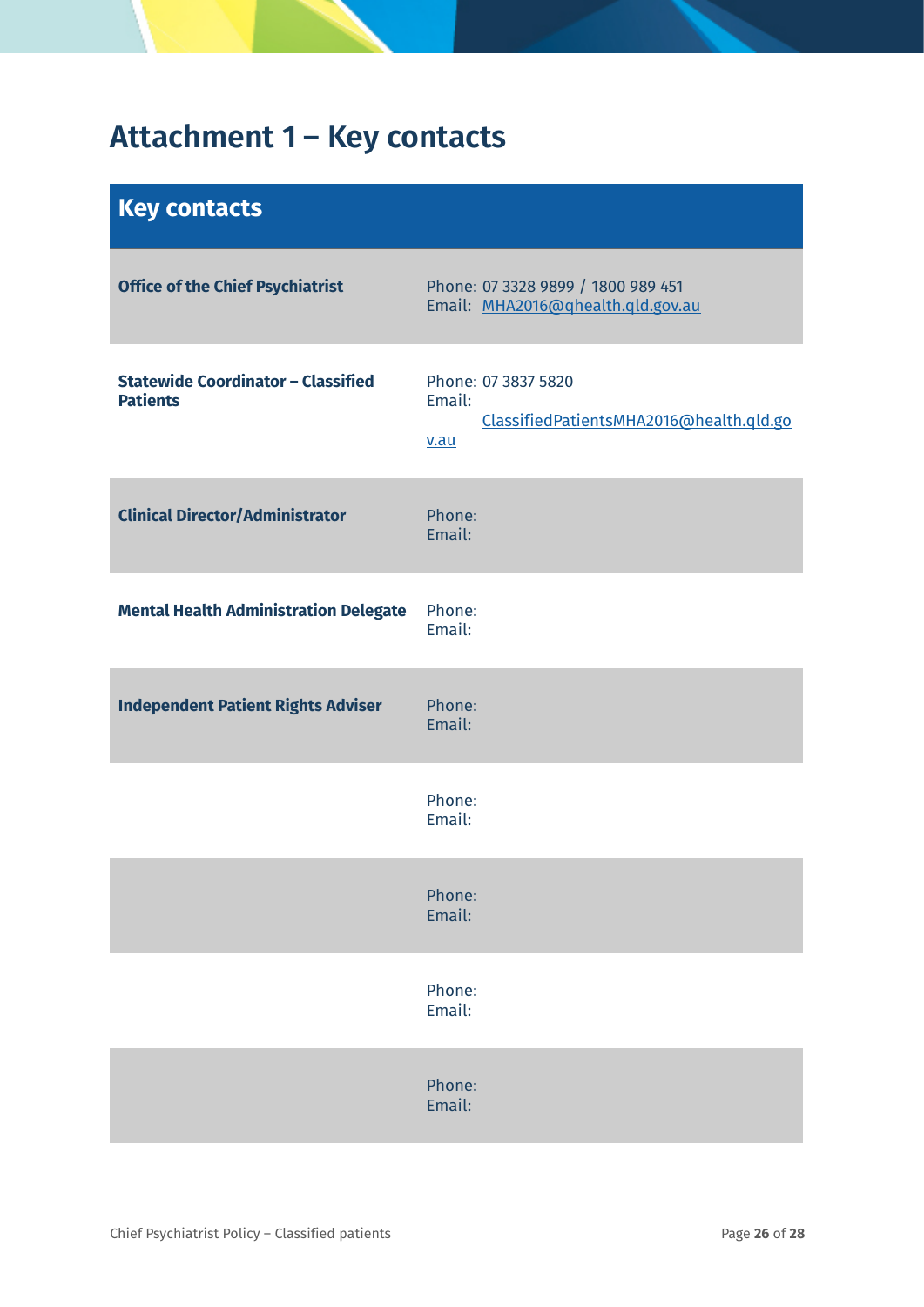# <span id="page-26-0"></span>**Attachment 2 – Terms of reference for Classified Patient Committee**

# Purpose

The purpose of the Classified Patient Committee (CPC) is to provide a forum for discussion, review and resolution of issues, and provision of advice, in relation to the [Chief Psychiatrist](https://www.health.qld.gov.au/__data/assets/pdf_file/0025/465172/cpp-classified-patients.pdf)  Policy - [Classified Patients](https://www.health.qld.gov.au/__data/assets/pdf_file/0025/465172/cpp-classified-patients.pdf) regarding the transportation, admission, treatment and care, and return of classified patients.

# Functions

The CPC will:

- 1. At least four times per year, as a whole committee, review:
	- referrals made in the preceding three months
	- policy and operational processes
	- complex cases, and
	- the agreed number of minimum statewide classified beds and the breakup of those beds across AMHSs; the CPC may recommend to the Chief Psychiatrist a change to the statewide bed numbers and the breakup of those beds across AMHSs.
- 2. Meet on an 'as needed' basis with the relevant members to resolve a referral, admission or return concern. When a matter cannot be resolved the matter is to be referred to the Chief Psychiatrist to make a determination.

## Membership

The CPC is comprised of:

- the Chief Psychiatrist,
- the Director of Queensland Forensic Mental Health Service,
- the administrators of each AMHS,
- clinical directors of the Court Liaison Service,
- clinical directors of Prison Mental Health Services, and
- the Statewide Coordinator Classified Patients.